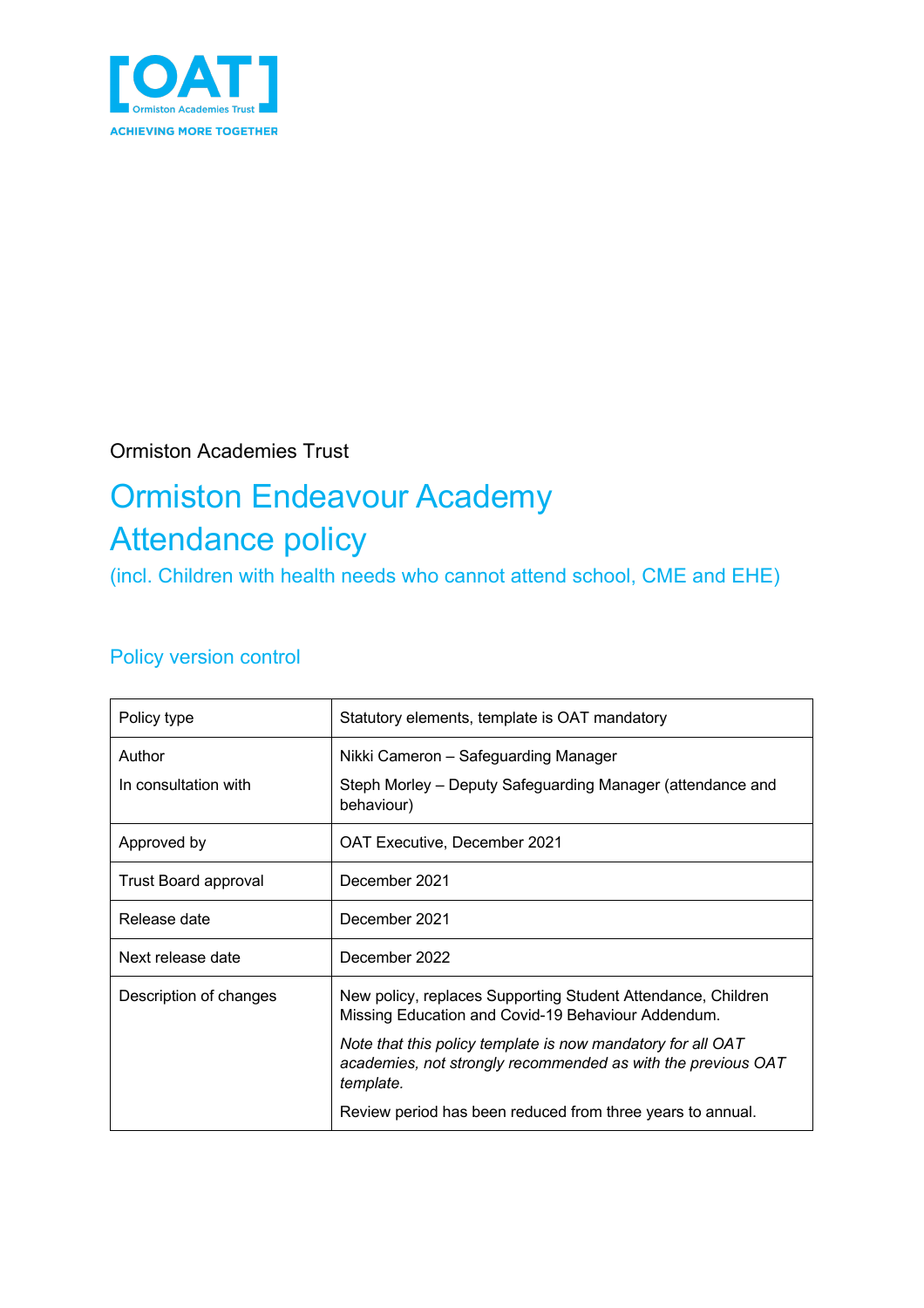

## **Contents**

| 1.   |       |  |
|------|-------|--|
| 2.   |       |  |
| 2.1. |       |  |
| 2.2. |       |  |
| 2.3. |       |  |
|      |       |  |
|      | 3.1.  |  |
| 3.2. |       |  |
|      |       |  |
|      | 3.3.  |  |
|      |       |  |
| 4.1. |       |  |
| 4.2. |       |  |
| 4.3. |       |  |
| 4.4. |       |  |
|      |       |  |
| 5.2. |       |  |
| 5.3. |       |  |
| 6.   |       |  |
| 6.2. |       |  |
| 6.3. |       |  |
| 6.4. |       |  |
|      |       |  |
| 7.2. |       |  |
| 7.3. |       |  |
| 7.4. |       |  |
| 7.5. |       |  |
|      |       |  |
|      | 8.11. |  |
|      | 8.12. |  |
|      | 8.13. |  |
|      | 8.14. |  |
|      | 8.15. |  |
|      | 8.16. |  |
|      | 8.17. |  |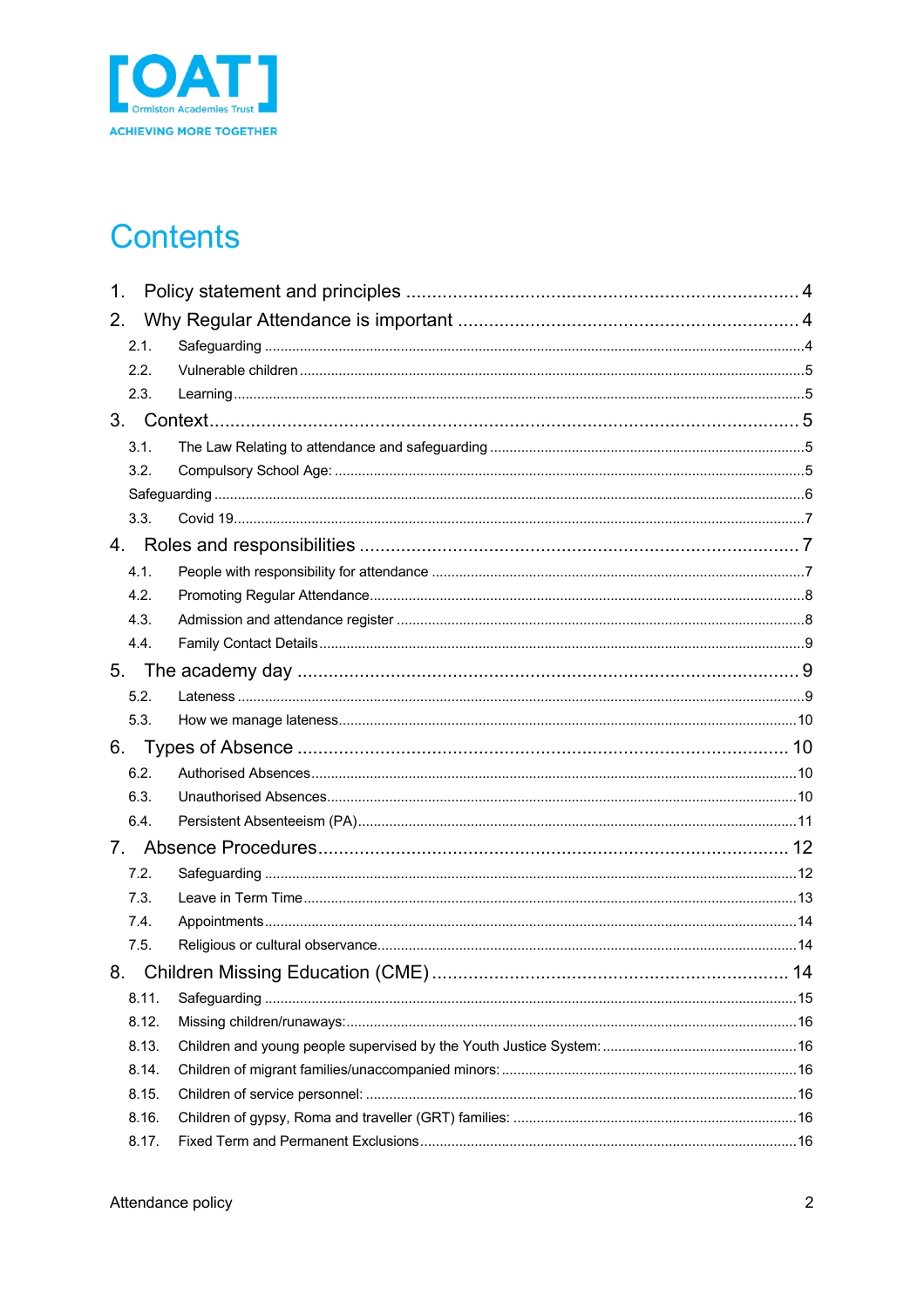

| 9.     |  |
|--------|--|
| 9.7.   |  |
| 10.    |  |
| 11.    |  |
| 11.10. |  |
|        |  |
| 12.7.  |  |
| 13.    |  |
|        |  |
|        |  |
|        |  |
|        |  |
|        |  |
|        |  |
|        |  |
|        |  |
|        |  |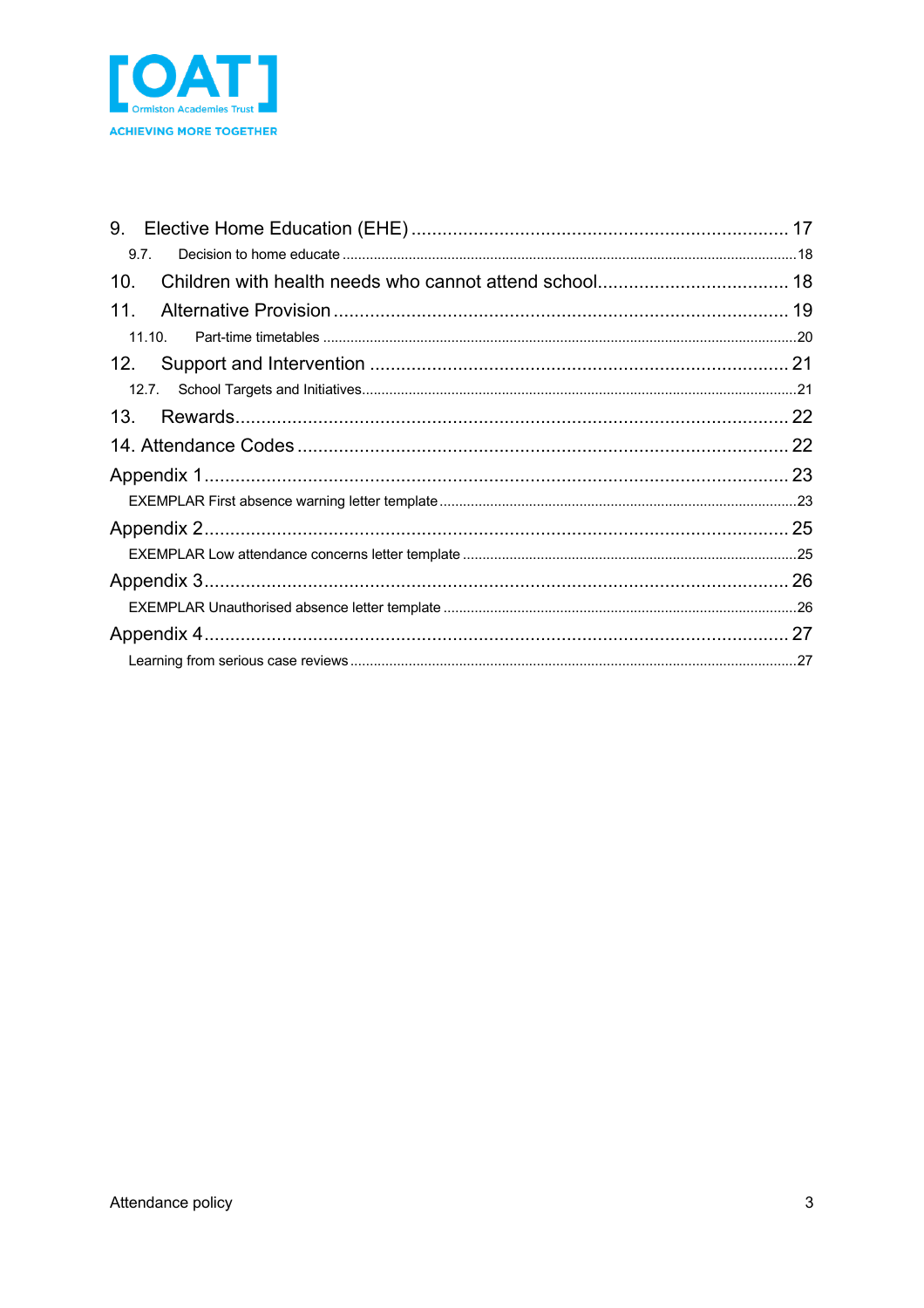

# 1.Policy statement and principles

- 1.1. All academy staff are committed to working with parents and children as the best way to ensure high levels of attendance are achieved and that every child's welfare and life opportunities are promoted.
- 1.2. At Ormiston Endeavour Academy we aim for an environment which enables and encourages children to enjoy and excel in their education
- 1.3. Regular and punctual attendance is essential for effective learning and children should be at the academy, on time, every day it is open unless the reason for the absence is unavoidable.
- 1.4. Missing out on lessons leaves children vulnerable to falling behind and has safeguarding implications.
- 1.5. Children with poor attendance tend to achieve less in both primary and secondary age groups
- 1.6. The academy will work with the community and partner agencies to:
- § Promote good attendance and reduce absence, including persistent absence
- **E** Ensure every child has access to the full-time education to which they are entitled
- Act early to address patterns of absence.

## 2.Why Regular Attendance is important

### 2.1. Safeguarding

- 2.1.1.Safeguarding and promoting the welfare of children is everyone's responsibility and is the number one priority for Ormiston Academies Trust.
- 2.1.2.Difficulties with attendance and lateness may be signs that something is worrying a child and they and/or their family are in need of early help and support.
- 2.1.3.Lack of, or erratic attendance, persistent absence or children missing education are safeguarding issues and must act as a warning sign to a range of concerns including neglect, sexual abuse, child sexual or child criminal exploitation. They may also be an indication of peer -on -peer abuse including bullying and sexual harassment or significant mental ill health concerns. They must not be seen as purely isolated attendance concerns.
- 2.1.4.Where children have or have had a social worker or are in need of safeguarding support, this will inform decisions about attendance issues.
- 2.1.5.Staff will maintain an attitude of 'it could happen here'.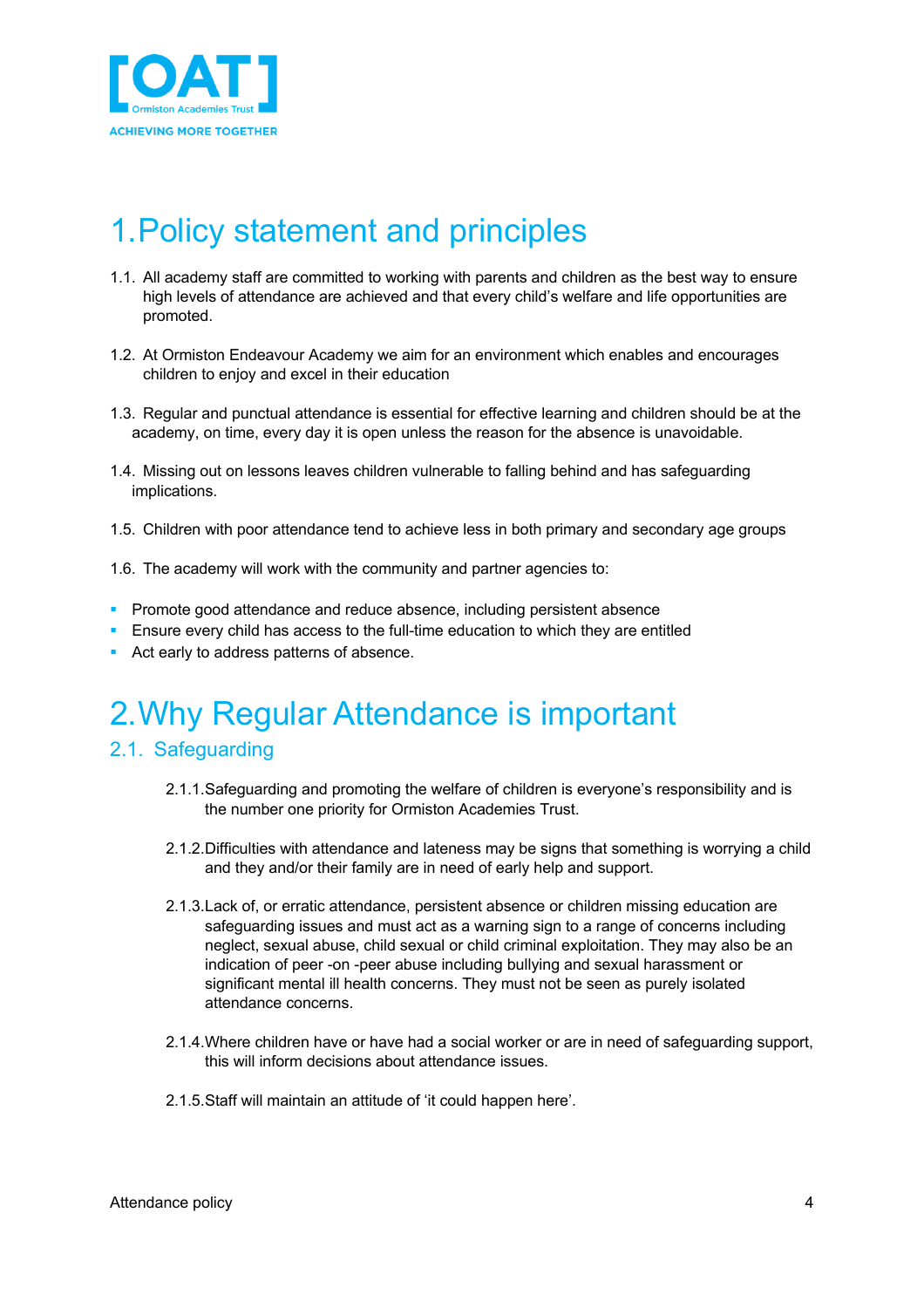

2.1.6.More information on safeguarding and the protection of children can be found in the academy's Child Protection and Safeguarding Policy.

### 2.2. Vulnerable children

2.2.1.It is also important for parents/carers/social workers to let the academy know of any specific vulnerability in relation to their child or home circumstances. If you are uncertain about what would be considered a vulnerability, please contact the Assistant Principal – Support for Learning

#### 2.3. Learning

- 2.3.1. We know from experience and from studies that regular absence and poor punctuality can have a detrimental effect on a child's learning. When a child is absent or arrives late it disrupts teaching routines so may affect the learning not only of that child but also that of others in the same class.
- 2.3.2.Ensuring a child's regular attendance at the academy is a parent/carers legal responsibility and permitting absence from the academy without a good reason constitutes an offence in law and may result in a penalty notice or prosecution.

## 3.Context

### 3.1. The Law Relating to attendance and safeguarding

3.1.1.Section 7 of the Education Act 1996 states that:

*"the parent of every child of compulsory school age shall cause him/her to receive efficient full time education suitable:*

- *(a) to age, ability and aptitude and*
- *(b) to any special educational needs he/she may have*

*either at school or otherwise"*

#### 3.2. Compulsory School Age:

- 3.2.1.A child must start full-time education once they reach compulsory school age. This is on 31 December, 31 March or 31 August following their fifth birthday - whichever comes first.
- 3.2.2.A child can leave school on the last Friday in June if they will be 16 by the end of the summer holidays. (see attendance coding quide in 'School attendance Guidance for maintained schools, academies, independent schools and local authorities')
- 3.2.3.They must then do one of the following until they're 18: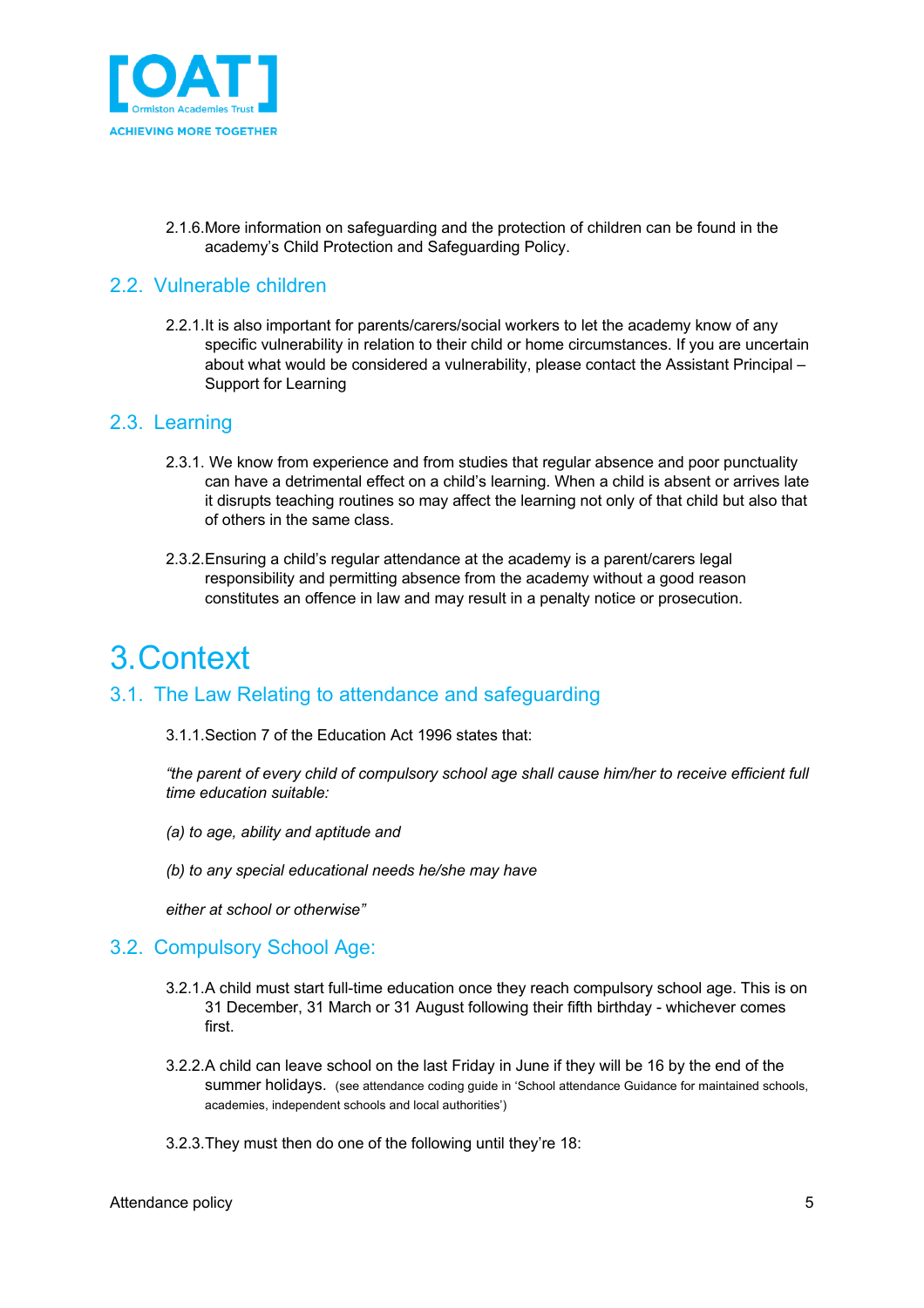

- stay in full-time education, for example at a college
- start an apprenticeship or traineeship
- spend 20 hours or more a week working or volunteering, while in part-time education or training

### **Safeguarding**

3.2.4.Section 175 of the Education Act 2002 places a duty on local authorities and governing bodies to have regard to guidance issued by the Secretary of State with regard to safeguarding and promoting the welfare of children and students under the age of 18.

#### *Other relevant guidance/advice*

- Keeping Children Safe in Education Sept 2021- statutory guidance for schools Keeping children safe in education 2021 (publishing.service.gov.uk)
- Working together to safeguard children statutory guidance for safeguarding partners Working Together to Safeguard Children 2018 (publishing.service.gov.uk)
- § The Education (Pupil Registration) (England) Regulations 2006 (legislation.gov.uk)
- School attendance main guidance Aug 2020 School attendance guidance (publishing.service.gov.uk)
- § School attendance Covid addendum ongoing updating by DfE check website for latest version Addendum: recording attendance in relation to coronavirus (COVID-19) during the 2021 to 2022 academic year - GOV.UK (www.gov.uk)
- Looked After Children Promoting the education of looked-after children and previously looked-after children (publishing.service.gov.uk)
- § Ensuring a good education for children who cannot attend school because of health needs Statutory guidance for local authorities January 2013 Additional health needs guidance (publishing.service.gov.uk)
- Children Missing Education Statutory Guidance for Local Authorities Sept 2016 Stat guidance template (publishing.service.gov.uk)
- § Gypsy, Roma and Traveller Children Gypsy, Roma and Traveller pupils: supporting access to education - Case study - GOV.UK (www.gov.uk)
- General information and advice for academies can also be found in the Government's publication Missing Children and Adults - A cross government strategy (publishing.service.gov.uk)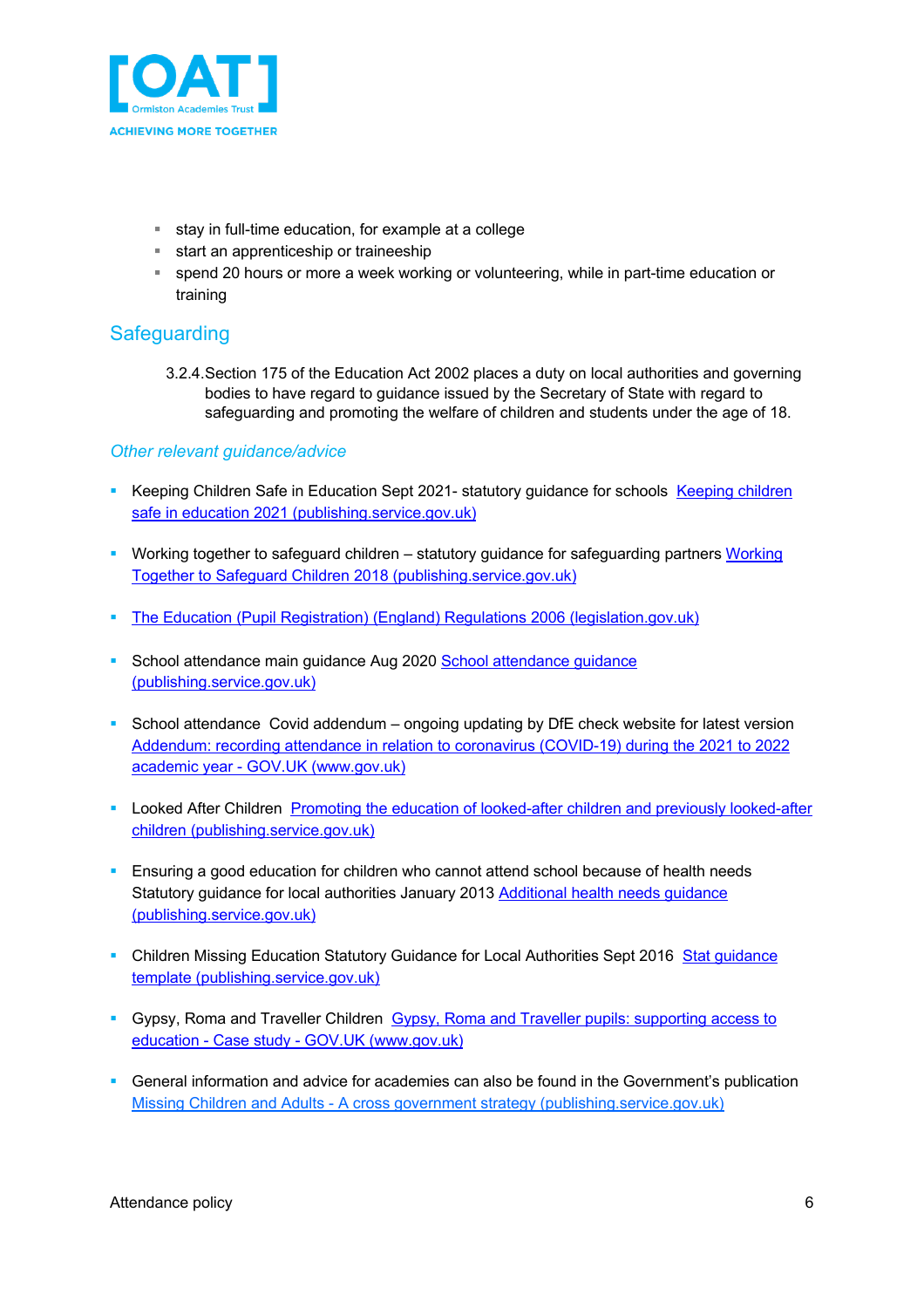

- Statutory Guidance on Children who run away or go missing from home or care Statutory guidance on children who run away or go missing from home or care (publishing.service.gov.uk)
- Child sexual exploitation: Definition and a guide for practitioners, local leaders and decision makers working to protect children from child sexual exploitation Department for Education (publishing.service.gov.uk)
- NSPCC Protecting children from sexual exploitation | NSPCC Learning
- **Elective home education guidance for local authorities April 2019 Elective home education:** departmental guidance for local authorities (publishing.service.gov.uk)
- **Elective home education a guide for parents April 2019 Elective home education: guide for** parents (publishing.service.gov.uk)
- Alternative Provision Statutory quidance for local authorities Jan 2013 Alternative Provision statutory guidance for loval authorities (publishing.service.gov.uk)
- § Suffolk Safeguarding Partnership (https://suffolksp.org.uk/)

#### *Related academy policies*

- Child Protection and Safeguarding
- Admissions
- Exclusion
- Anti-bullying
- **Behaviour for learning**
- Supporting Children with Medical Needs
- Special Educational Needs and Disabilities (SEND)

### 3.3. Covid 19

3.3.1.Government advice is constantly being updated. The academy will follow all local and national government advice and guidance and adapt procedures as required.

## 4.Roles and responsibilities

### 4.1. People with responsibility for attendance

#### [academy to customise]

| Role      | <b>Name</b> | <b>Contact details</b>    |
|-----------|-------------|---------------------------|
| Principal | J.Daniels   | j.daniels@oeacademy.co.uk |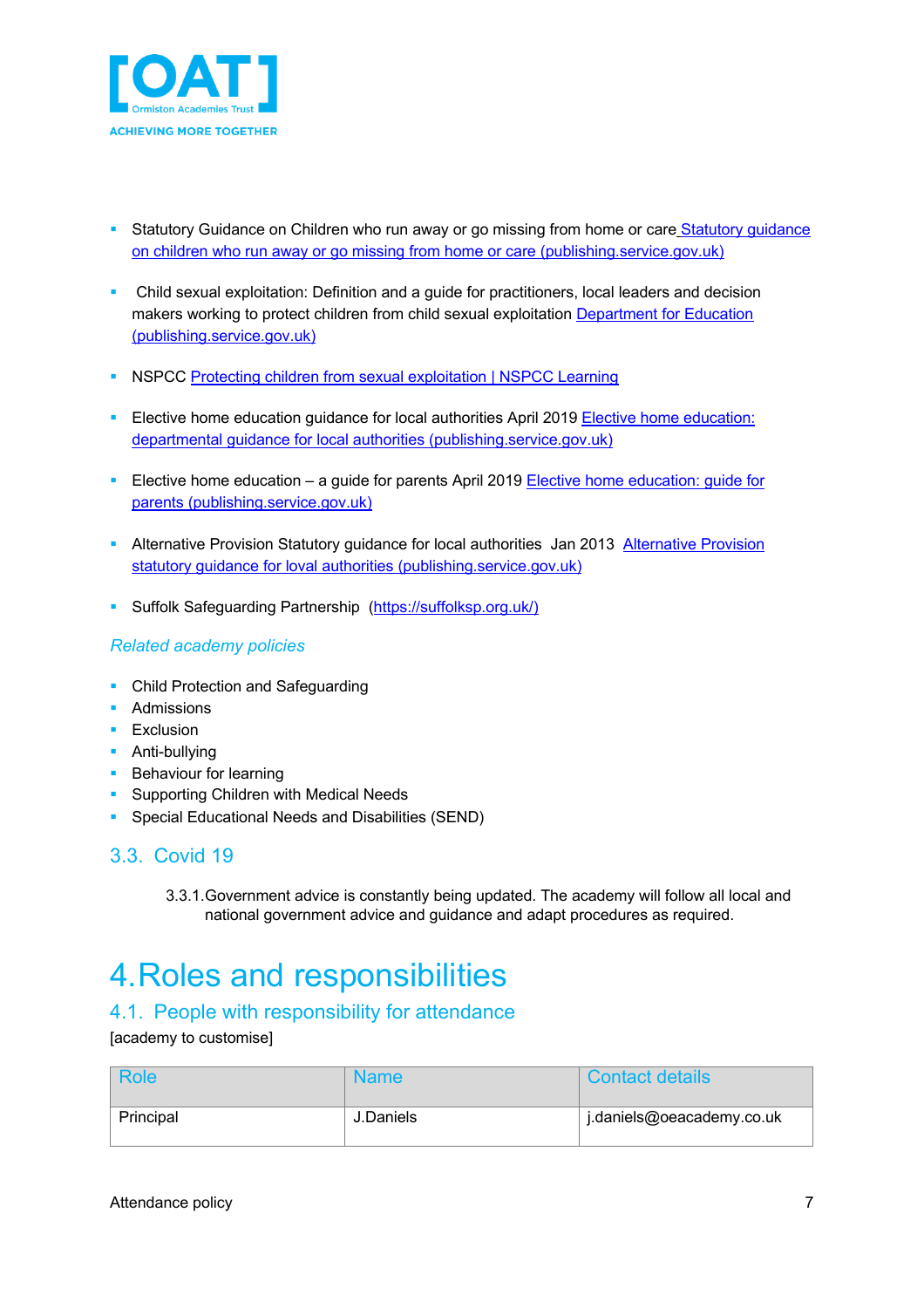

| Academy Attendance Lead                                                                        | K.Morrow                                                                          | k.morrow@oeacademy.co.uk  |  |
|------------------------------------------------------------------------------------------------|-----------------------------------------------------------------------------------|---------------------------|--|
| Academy Attendance Officer                                                                     | A.Jones                                                                           | a.jones@oeacademy.co.uk   |  |
| Designated Safeguarding Lead                                                                   | K.Morrow                                                                          | k.morrow@oeacademy.co.uk  |  |
| Academy SENCo                                                                                  | L.Dewhurst                                                                        | l.dewhurst@oeacdemy.co.uk |  |
| Academy LAC Coordinator                                                                        | K.Morrow                                                                          | k.morrow@oeacademy.co.uk  |  |
| Local authority named officer<br>for the education of children<br>with additional health needs | https://suffolksendiass.co.uk/education/equality-and-<br>inclusion/medical-needs/ |                           |  |
| Local authority named officer<br>for SEND                                                      | https://suffolksendiass.co.uk/education/equality-and-<br>inclusion/medical-needs/ |                           |  |
| Local authority named officer<br>for elective home education                                   | ehe@suffolk.gov.uk                                                                |                           |  |

### 4.2. Promoting Regular Attendance

- 4.2.1.Helping to create a pattern of regular attendance is everybody's responsibility parents/carers/social workers, children and all members of academy staff.
- 4.2.2.To help us all to focus on this we will: [academy to customise -below are exemplars only- – academy to add their own arrangements]
- § Provide parents / carers with details on attendance through GO4Schools
- Weekly review of attendance with students
- Celebrate good attendance for both individual and class achievements;
- Reward good or improving attendance through class competitions, certificates;
- Run promotional events when parents, children and staff can work together on raising attendance levels across the school.

### 4.3. Admission and attendance register

- 4.3.1.The academy will keep an admission register and attendance register. The contents of which includes:
- All children on roll at the academy
- All children's personal details including full legal name
- At least two, and preferably three, telephone numbers for different trusted adults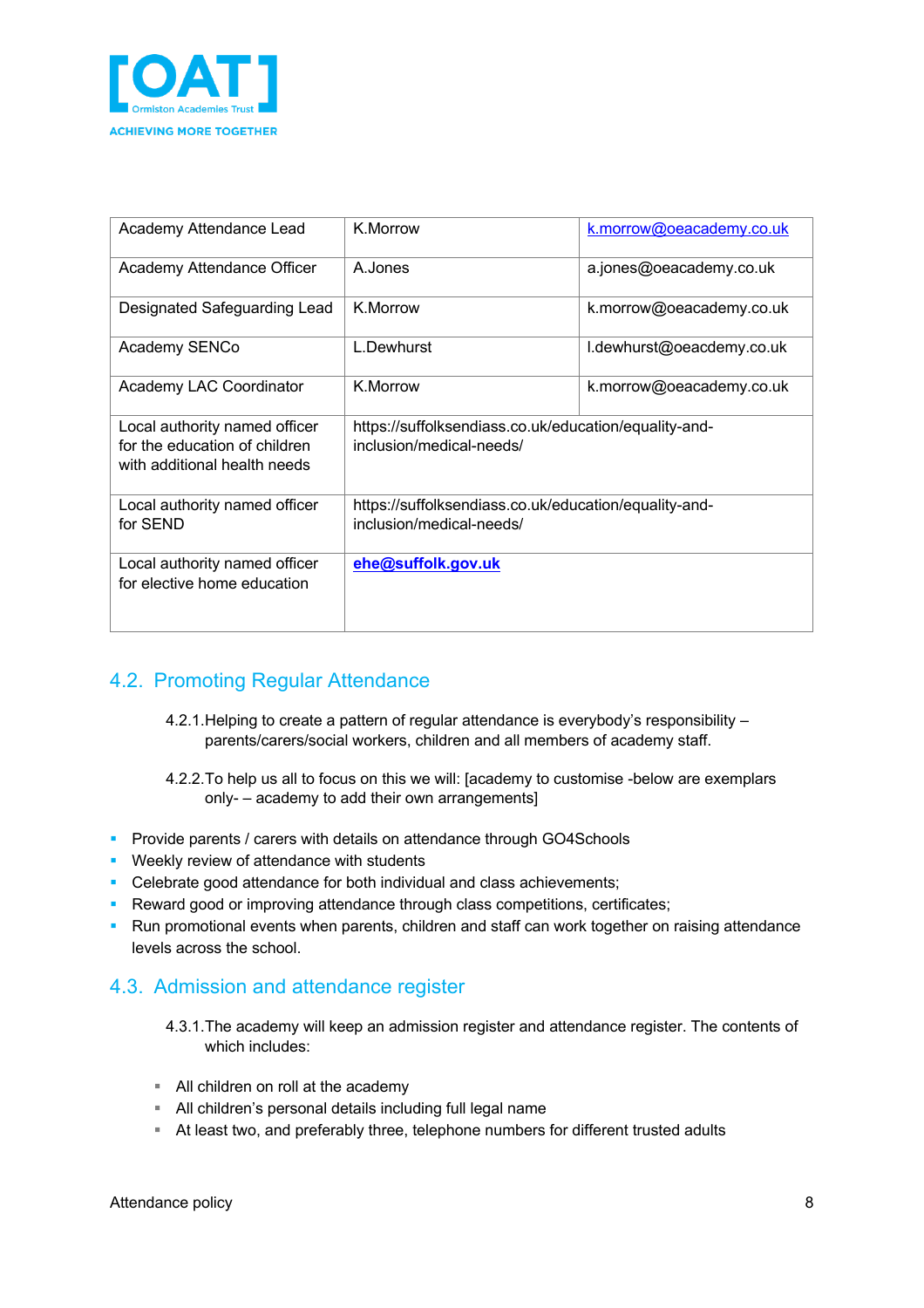

- The date of admission (or re-admission)
- Information regarding parents and carers
- Details of the school last attended.
- 4.3.2.The academy will enter children on the admissions register at the beginning of the first day on which it has been agreed by the academy that the child will start, or the day that the academy has been notified that the child will attend the academy.
- 4.3.3.The academy will take and submit the attendance register at the start of the first session of each academy day and once during the second session. This will be done within the first 10 minutes.
- 4.3.4.On each occasion, we will record children's attendance using the national codes. (For details of current national attendance codes see School attendance guidance School attendance guidance (publishing.service.gov.uk)
- 4.3.5.Children will be marked absent if they were not in the academy during the period when the register is open.

### 4.4. Family Contact Details

4.4.1.In order to allow us to safeguard children it is important that parents and carers provide the academy with their current contact details and provide at least three other contact numbers of trusted adults in case of emergency.

## 5.The academy day

- 5.1.1.The school day starts at 8.30am and we expect your child to be in class at that time. They should be in the on the premises by 8.25am
- 5.1.2.Registers are marked at 8.30am and 1.20pm. Your child will receive a 'late' mark if they are not in by that time.
- 5.1.3.At 9.15am and 1.40pm the registers will be closed. If your child arrives after that time, they will receive an unauthorised absence mark that shows them to be on site but not counted as a present for statistical / legal purposes.
- 5.1.4 Children arriving late to the academy should report to the main reception where they will sign in giving the reason for their lateness. If appropriate they will be informed of the sanction for lateness.

#### 5.2. Lateness

5.2.1.Poor punctuality is not acceptable. If a child misses the start of the day they can miss work and do not spend time with their class teacher getting vital information / instructions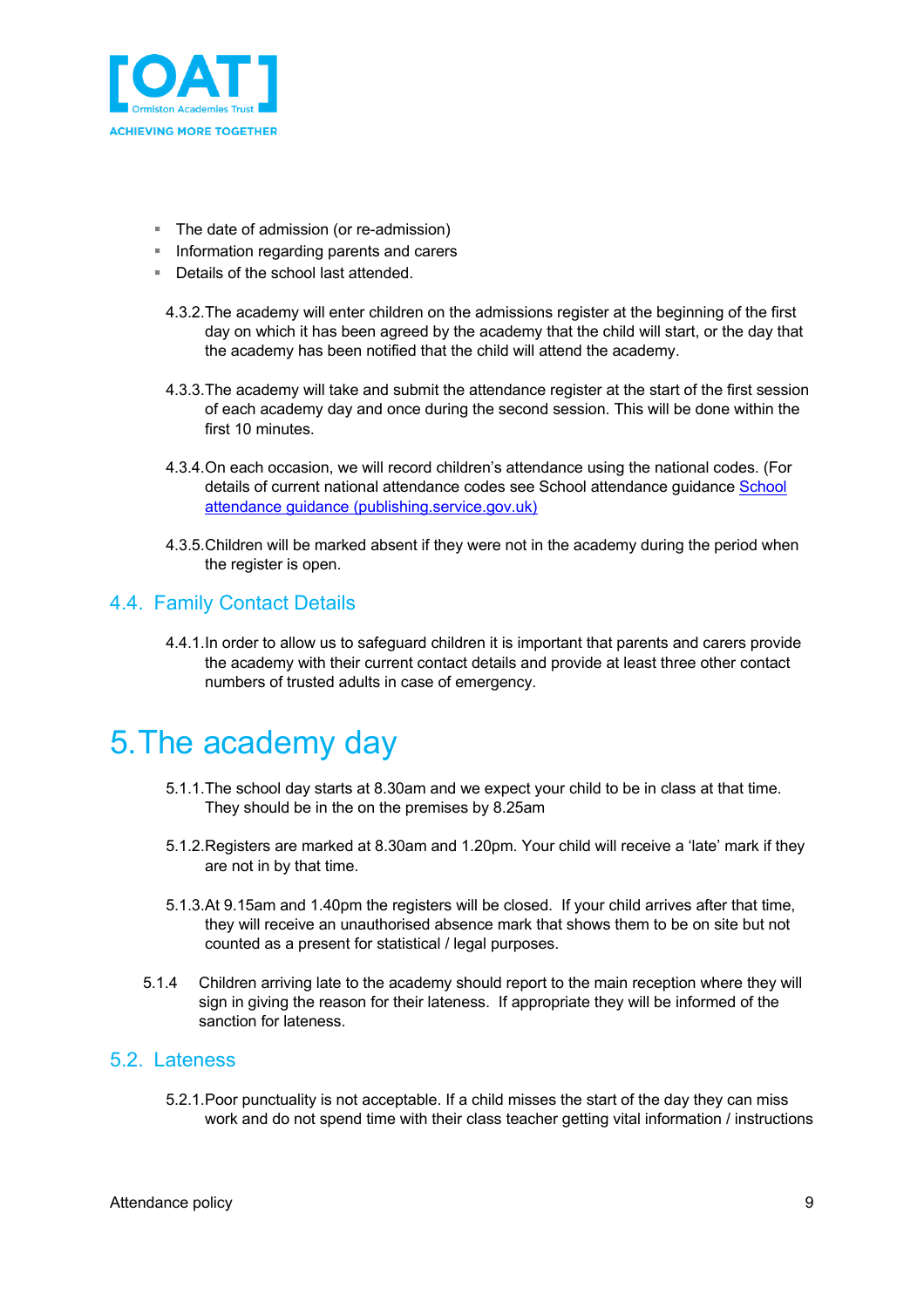

and news for the day. Late arriving children also disrupt lessons. It can also be embarrassing for the child; this can encourage absence.

### 5.3. How we manage lateness

- 5.3.1. If there is not a valid reason for lateness your child will be placed in a lunchtime detention.
- 5.3.2.If your child has a persistent late record, you will be asked to meet with the Assistant Head of Year to discuss and seek a resolution to the problem, but you can approach us at any time if you are having problems getting your child to school on time.

## 6.Types of Absence

6.1. Every half-day absence from school has to be classified by the academy (not by the parents), as either **authorised** or **unauthorised**. This is why information about the cause of any absence is always required, preferably in writing.

#### 6.2. Authorised Absences

6.2.1.An authorised absence is where the academy has either given permission in advance for the child to be absent or where an explanation offered is accepted as satisfactory justification for absence.

6.2.2.Absence may generally be authorised for the following reasons:

- § Illness, medical or dental appointments for which the academy has granted leave (appointments should be made outside the academy day where possible)
- § Unavoidable cause (which is expected to be an emergency and unavoidable)
- § Days of religious or cultural observance for which the academy has granted leave
- § Traveller child travelling for the purposes of parents' employment which has been agreed with the academy
- § Other exceptional circumstances at the discretion of the principal i.e. funerals, weddings (see section 7.3 below for further information).

### 6.3. Unauthorised Absences

- 6.3.1.An unauthorised absence is where either no explanation has been given for the child's absence or where the explanation offered is not considered acceptable by the academy
- 6.3.2.This includes: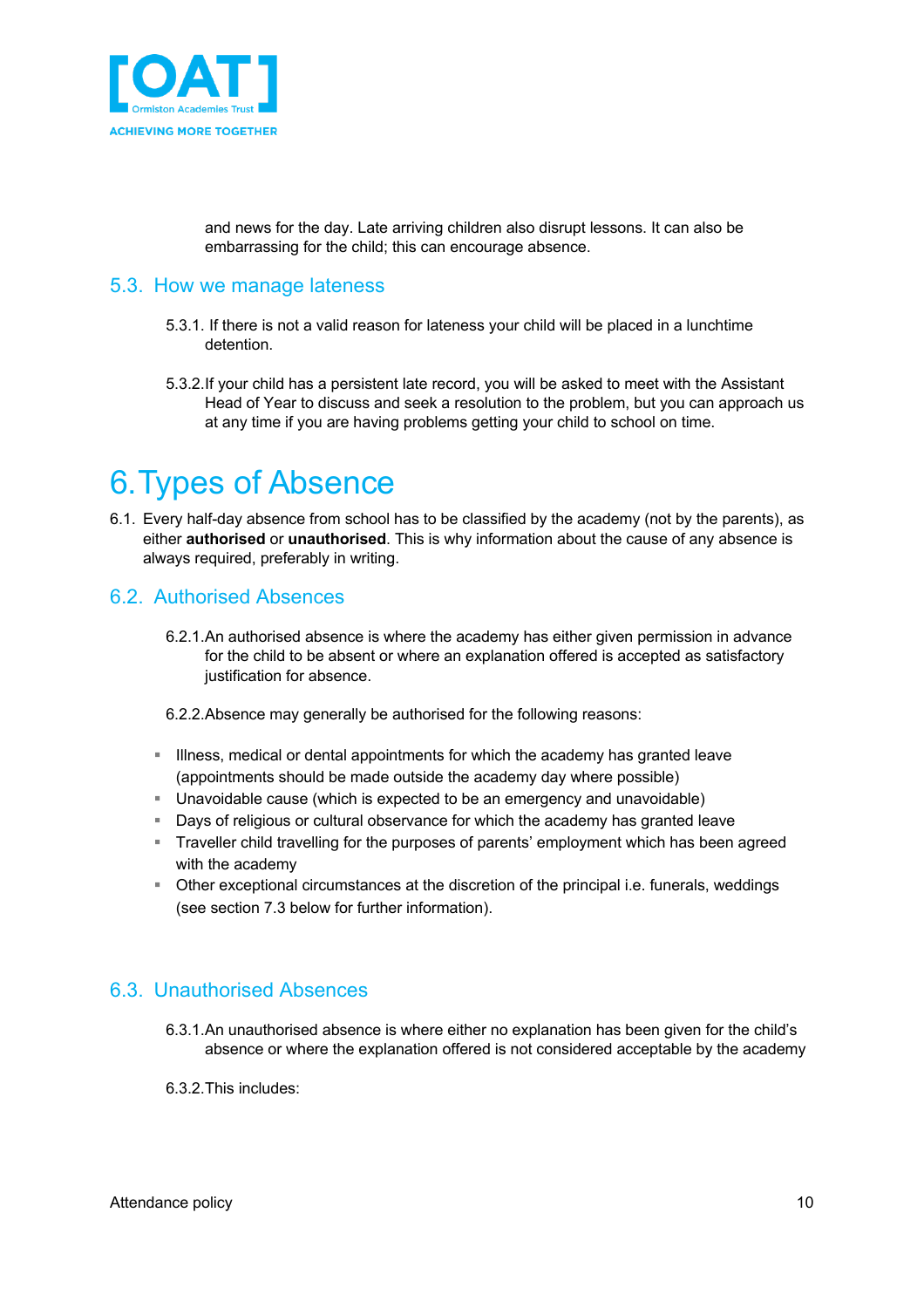

- **Parents/carers keeping children from attending the academy unnecessarily or without** reason
- Parents / carers keeping children off school to assist with translation
- § Absences which have not been properly explained
- § Children who arrive at school too late to get a late mark i.e. after registers have closed (see section 5 above for times)
- Shopping, looking after other children or birthdays
- Day trips and holidays in term time which have not been agreed
- Leaving the academy without permission during the school day (truancy)
	- 6.3.3.If an absence is recorded as unauthorised and absence is causing a concern the academy may refer this to the Local Authority's Education Service at any point. (Processes for CME are listed in section 8 below)
	- 6.3.4.The Local Authority can use various sanctions to promote regular attendance such as issuing a Penalty Notice Fine or initiate court proceedings.
	- 6.3.5.Whilst any child may be absent sometimes, it can be that they are reluctant to attend or there are safeguarding concerns
	- 6.3.6. Any problems with regular absence are best sorted out between the academy and the parents/carers and the child.

#### 6.4. Persistent Absenteeism (PA)

- 6.4.1.A child is considered to be a 'persistent absentee' (PA) if they miss 10% or more of their schooling across the school year for **whatever reason**.
- 6.4.2. Any case that is seen to have reached the PA threshold or is at risk of moving towards that level is given priority and you will be informed of this immediately.
- 6.4.3.PA children are tracked and monitored carefully by our attendance team.
- 6.4.4.All our PA children and their parents/carers will be supported through an action plan. The plan may include:
- Allocation of additional support through a mentor,
- Individual incentive programmes
- Regular reviews
- Identification of any barriers to attendance and support
- Participation in activities around raising attendance.
	- 6.4.5.All PA cases are also automatically made known to the Assistant Principal Support for Learning.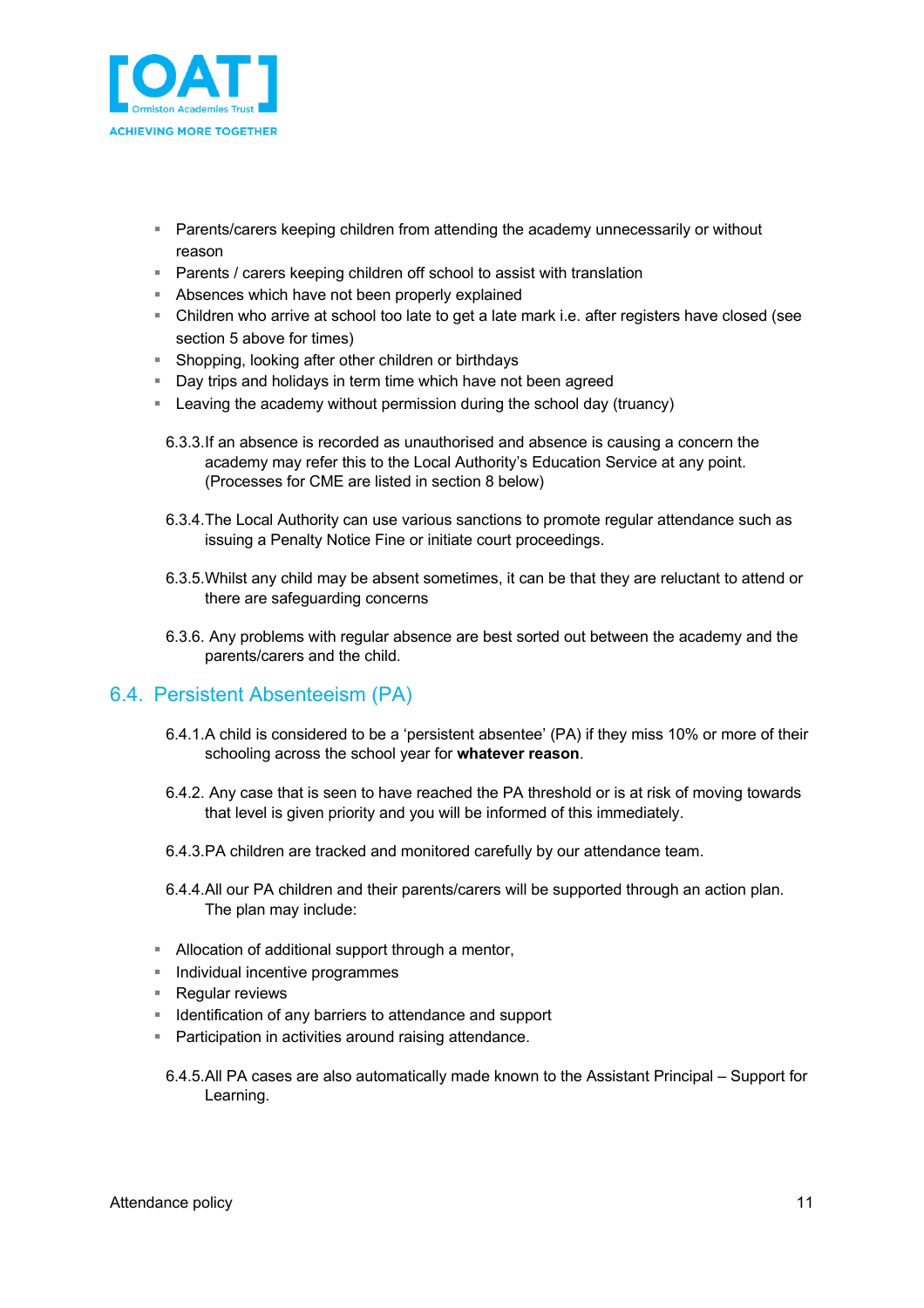

6.4.6.If your child has, or is at risk of, reaching the threshold for PA, you will be asked to provide evidence for any future absence. This may be medical evidence for illness which can be in the form of prescriptions, medicine packaging or hospital letters.

## 7. Absence Procedures

7.1. If your child is absent you must:

- Contact us as early as possible and at the latest by 08.00am on the first day of absence and give an expected return date.
- § You can contact us by selecting the option to report an absence on our telephone line (01473 464565) or by email attendance@oeacademy.co.uk
- Call every day thereafter to advise school of your child's progress.
- Send a note in on the first day they return with an explanation of the absence you must do this even if you have already telephoned us;
	- § or, you can call into the academy and report to reception, who may arrange for a member of staff to speak with you.

### 7.2. Safeguarding

- 7.2.1. To ensure that a child is safe and well, and to understand the reason for absence so that it can be recorded with the correct code on the register, any unexplained absences will be followed up immediately.
- 7.2.2. The senior leader with responsibility for attendance, liaising with the DSL, will ensure that children who are vulnerable are prioritised for contact. A written risk assessment will be put in place to determine the type and frequency of safe and well checks that are needed and actions to be taken including referrals to Multi Agency Support Hub (MASH) and the police if required.
- 7.2.3. Therefore, if your child is absent we will:
- Telephone, text or email you on the first day if we have not heard from you with a reason for your child's absence. We may need to speak to your child to ascertain that they are safe and well.
- § Follow up with a text message to any parents/carers whom the academy are unable to contact via telephone.
- 7.2.4 We may contact the police and/ or local authority staff to assist with safe and well checks, particularly if there are additional safeguarding or welfare concerns.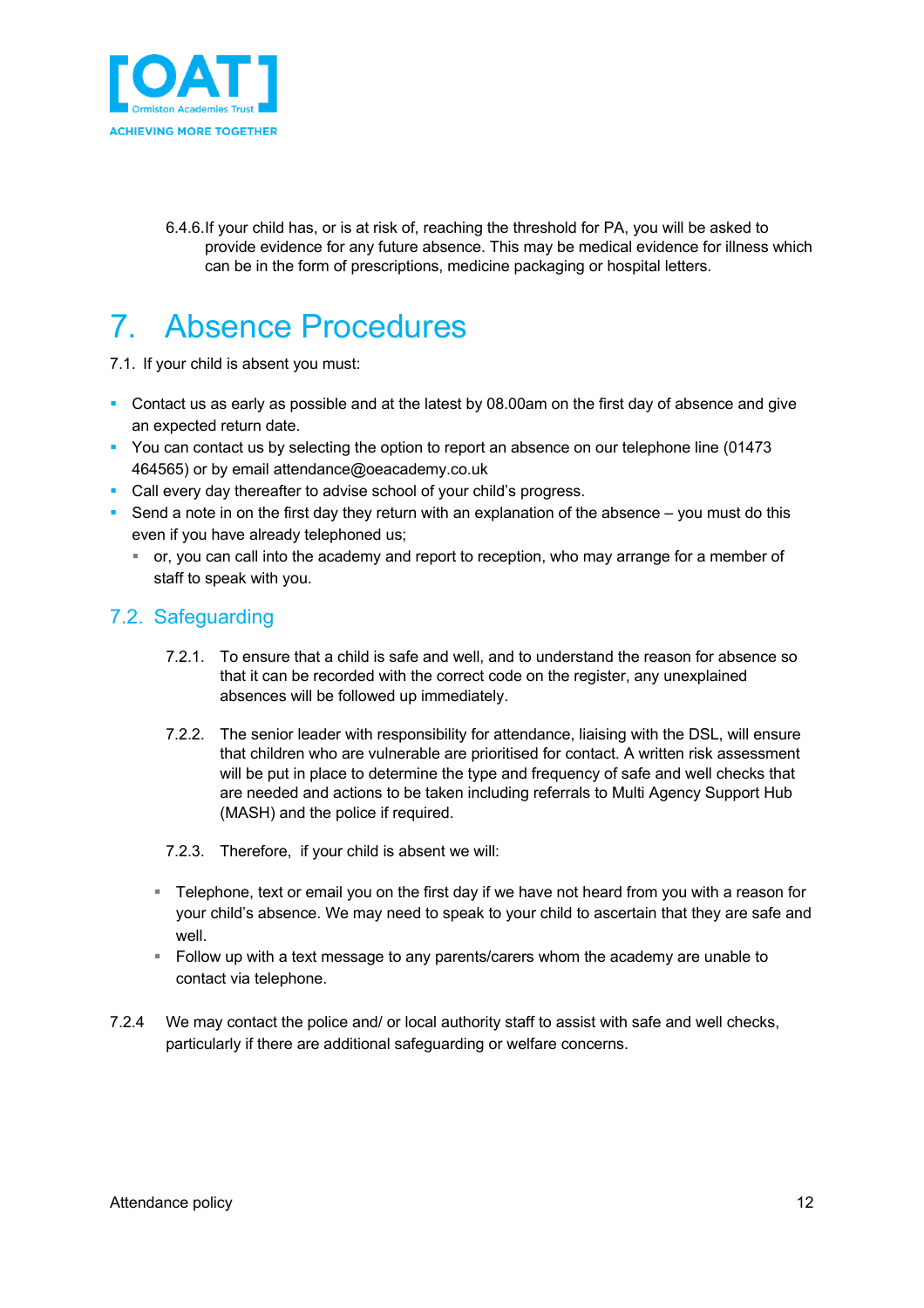

#### *Following up*

- Invite you in to discuss the situation with our Attendance Officer and/or Pastoral Leaders/ Assistant Principal if absences persist.
- Refer the matter to Head of Year if attendance moves below 95%.

### 7.3. Leave in Term Time

- 7.3.1. There is no entitlement in law for any leave of absence from the academy in term time.
- 7.3.2. Taking leave in term time will affect your child's education as much as any other absence and we expect parents to help us by not taking children away in term time.
- 7.3.3. We require parents to observe the term times of the academy. All applications for a leave of absence must be made in advance to the principal and will only be considered if there are exceptional circumstances.
- 7.3.4. If the academy grants a leave request, we will determine the length of time that the child can be away from the academy. We do not have the discretion to authorise holidays during term time.
- 7.3.5. In making a decision, the school will consider the circumstances of each application individually, including any previous pattern of leave in term time.
- 7.3.6. Any period of leave taken without the agreement of the school, or in excess of that agreed, will be classed as unauthorised and may attract sanctions such as a fixed penalty notice.
- 7.3.7. Each request for absence under an exceptional circumstance category will be considered individually.
- 7.3.8. When making the decision the following factors may be considered:
- The amount of time requested
- The age of the child
- The child's general absence/attendance record
- Proximity to internal or external test/examinations
- Length of the proposed leave
- Child's capacity to catch up any work missed
- Childs educational needs
- General welfare of the child
- Circumstances of the request
- Purpose of the leave
- Frequency of the activity, and
- When the request was made.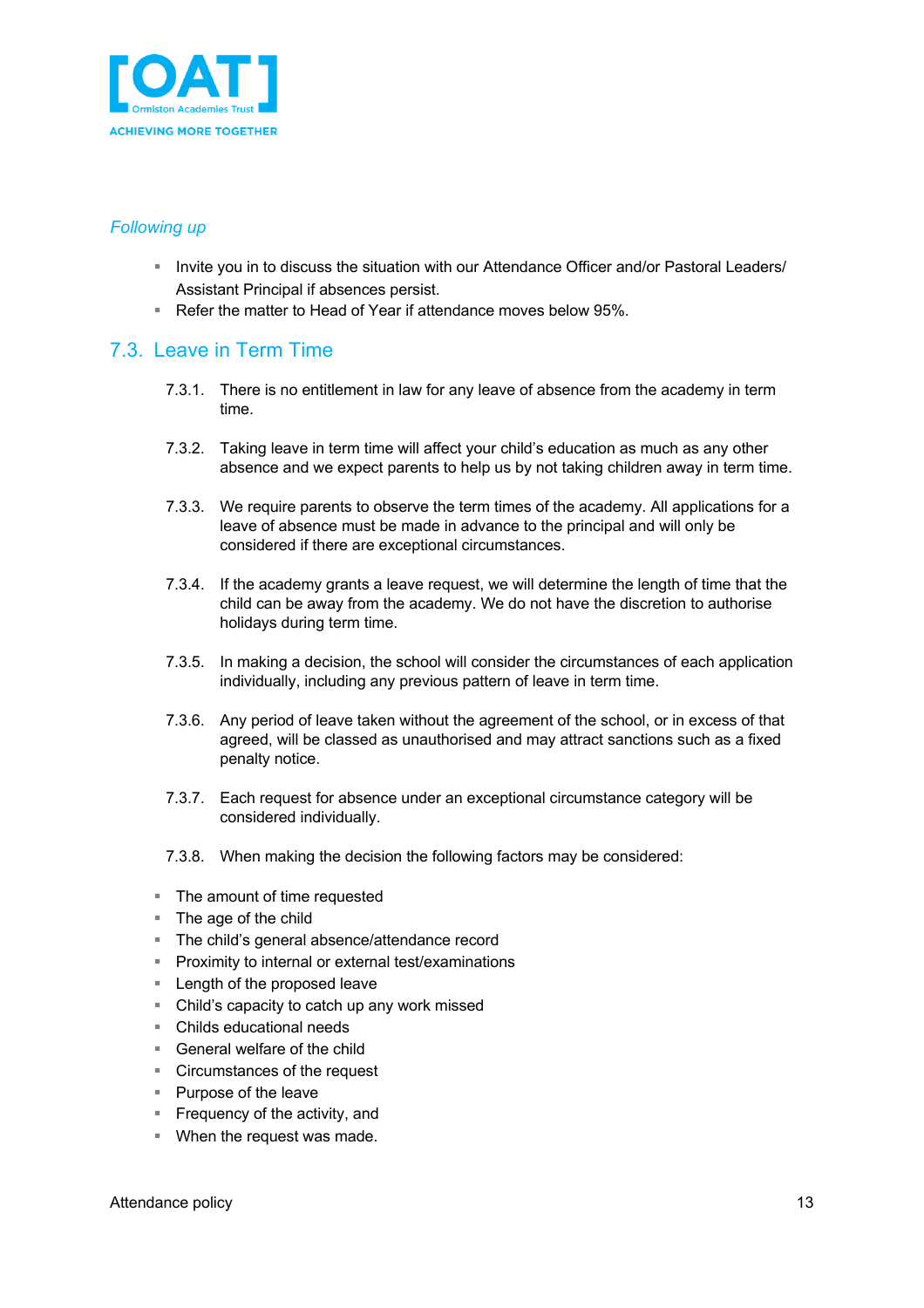

§ When leave of absence has been granted, the absence will be recorded as authorised, using the appropriate register symbol.

### 7.4. Appointments

- 7.4.1. As far as possible, medical and dental appointments should be made outside of the academy day. Where this is not possible, a note and appointment card should be sent to the academy prior to the appointment.
- 7.4.2. Children must attend the academy before and after the appointment wherever possible. If the appointment requires the child to leave during the day, they must follow the academy's signing out procedure.
- 7.4.3. Should a child arrive late to the academy, following an appointment, they should report to the main reception where they will be signed in. If prior notice of the appointment was not given, evidence will be sought to confirm the appointment.

### 7.5. Religious or cultural observance

7.5.1. Parents must inform the academy in advance if absences are required for days of religious observance. The academy will authorise absences where a reasonable request is made. Parents should inform the academy PRIOR to any absence due to religious observance.

## 8. Children Missing Education (CME)

- Children Missing Education Statutory Guidance for Local Authorities Sept 2016 Stat guidance template (publishing.service.gov.uk)
- 8.1. The Local Authority (LA) officers with responsibility for CME can be contacted at cme@suffolk.gov.uk or calling them on 01473 265224
- 8.2. For the purpose of this policy, a CME is defined as a child or young person of compulsory school age who is not attending school, not placed in alternative provision by an LA, and who is not receiving a suitable education elsewhere.
- 8.3. This definition also includes children who are receiving an education, but one that is not suitable; this could include children who are not receiving full-time education suitable to their needs, e.g., age, ability, aptitude, special educational needs and disabilities (SEND).
- 8.4. Children who go missing from education are at significant risk of underachieving, being victims of harm, exploitation or radicalisation and becoming NEET (not in education, employment or training)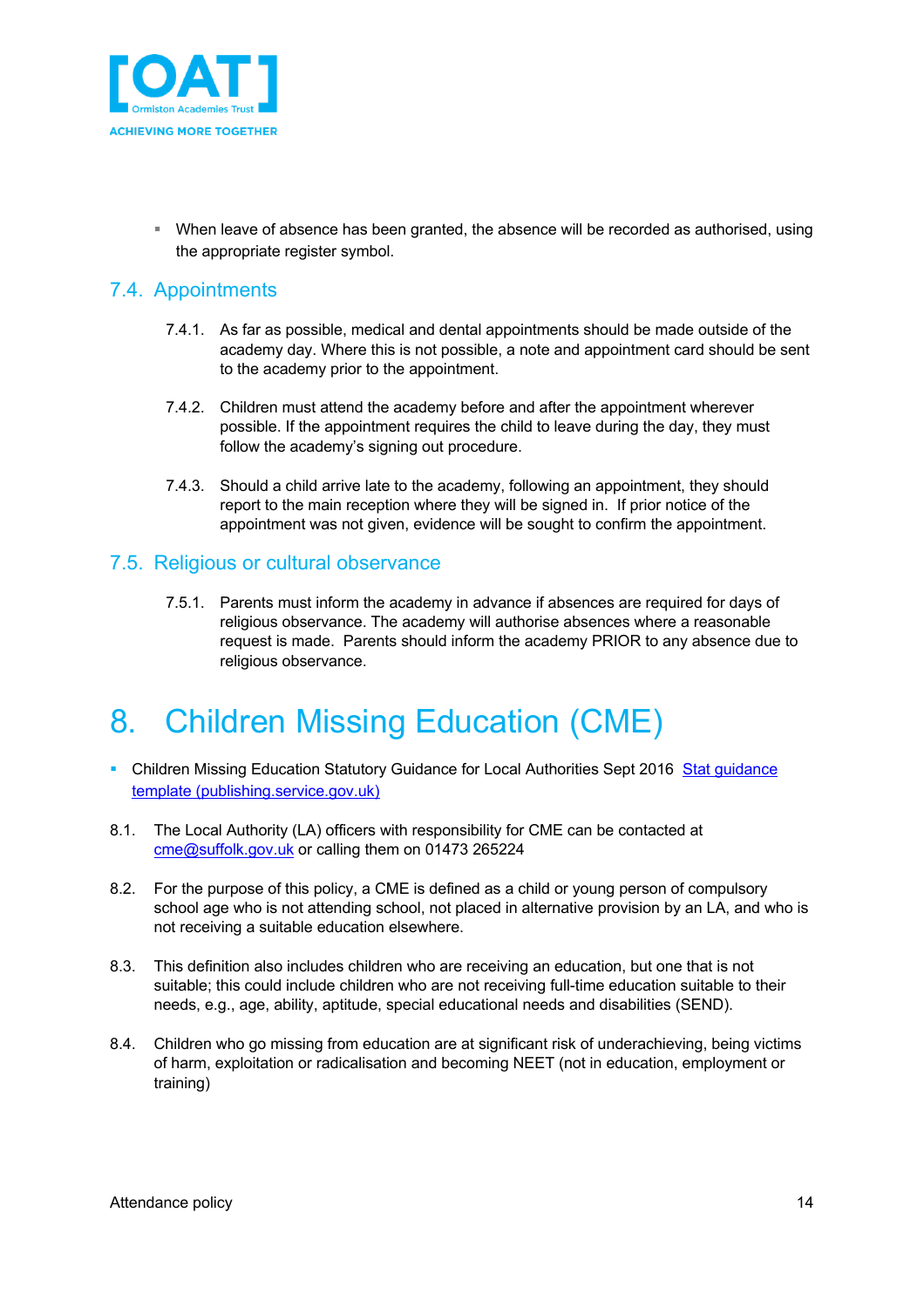

- 8.5. Children who are already known to children's social care, who are on a child in need or child protection plan or in the care of the local authority are additionally vulnerable and in need of robust protection.
- 8.6. Where a child has not returned to the academy for ten days after an authorised absence or is absent from the academy without authorisation for twenty consecutive school days the child can be removed from the admission register, **but only** if the academy and the local authority have failed, after jointly making reasonable enquiries, to establish the whereabouts of the child. Records of all checks must be kept on the child's file. Taking a child off roll must be seen as a last resort.
- 8.7. This only applies if the academy does not have reasonable grounds to believe that the child is unable to attend because of sickness or unavoidable causes
- 8.8. Before removing a child from the register the academy will make reasonable enquiries, with the local authority, to ascertain the whereabouts of the child, being compliant with GDPR, which could include:
- **Making contact with the parent, relatives and neighbours, using known contact details.**
- Checking with agencies known to be involved with family
- Checking with the local authority and school from which child moved originally, if known
- Checking with any local authority and school to which a child may have moved
- Checking with the local authority where the child lives, if different from the academy's location
- Making home visit(s), and if appropriate, make enquiries with neighbours and relatives
- 8.9. All home visits will be risk assessed before being carried out
- 8.10. The academy will treat each case on its individual merits and use their judgement, ensuring they have taken into account all of the facts.

#### 8.11. Safeguarding

- 8.11.1. For children at risk of harm or neglect:
- 8.11.2. The DSL will ensure the academy response to identifying children missing from education supports identifying potential abuse or exploitation and also prevents them going missing in the future
- 8.11.3. The academy will follow local child protection procedures.
- 8.11.4. However, if a child is in immediate danger or at risk of harm, a referral will be made immediately to children's social care Multi-Agency Safeguarding Hub (MASH) and the police as per the academy's safeguarding procedures.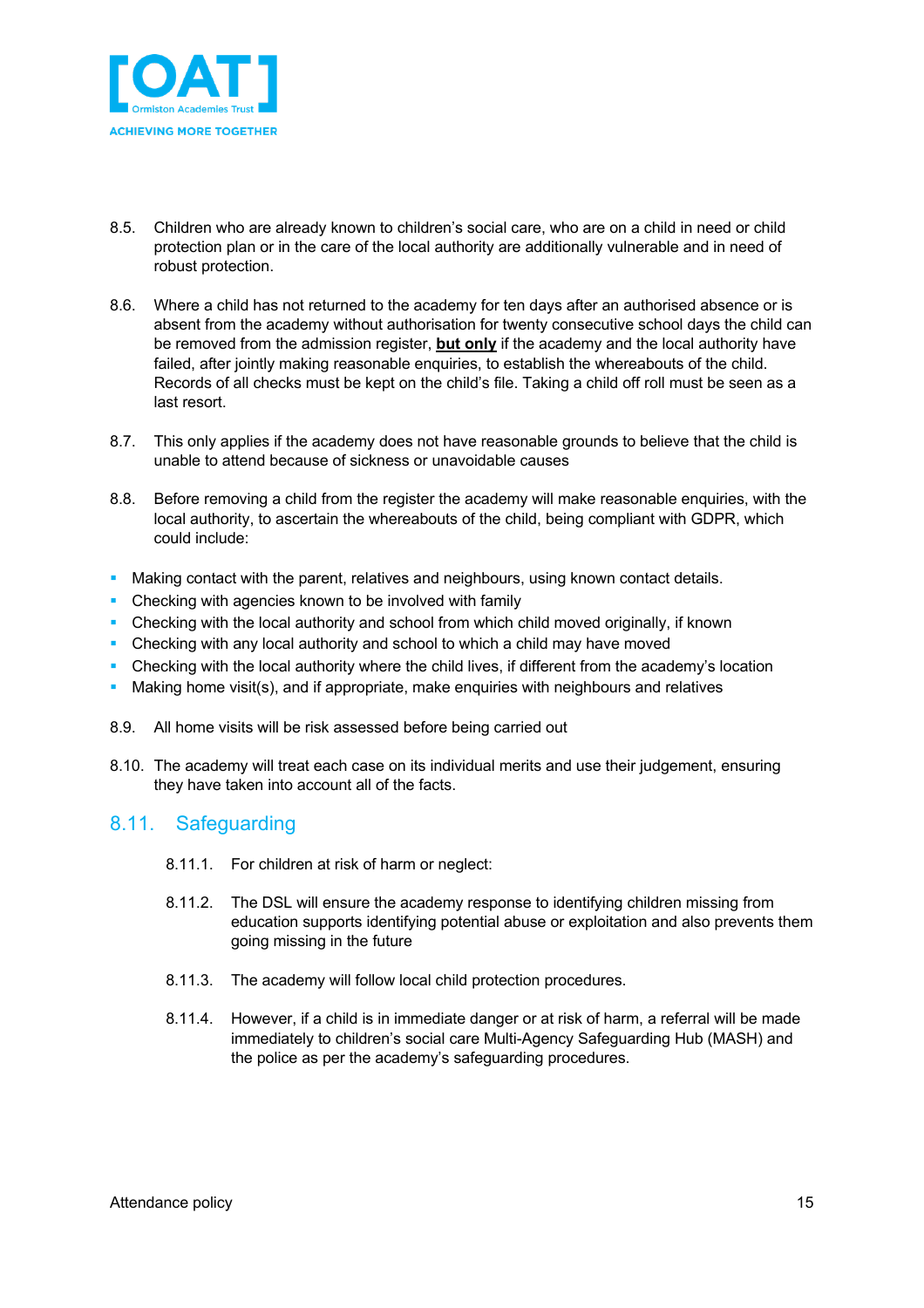

### 8.12. Missing children/runaways:

- 8.12.1. The local authority lead person responsible for children missing from home or care can be contacted at cme@suffolk.gov.uk
- 8.12.2. Should the academy suspect a child has gone missing/run away, the DSL will ensure the academy's child protection procedures are followed and the police and MASH are contacted.

#### 8.13. Children and young people supervised by the Youth Justice System:

- 8.13.1. LA youth offending teams are responsible for supervising children (aged 8 to 18).
- 8.13.2. Where a child is registered at the academy prior to custody, the academy will keep the place open for their return.

#### 8.14. Children of migrant families/unaccompanied minors:

- 8.14.1. There is an increased risk of a child missing education if they are part of a new migrant family who may not yet have settled into a fixed address or may have arrived in to an LA area without the authority becoming aware.
- 8.14.2. If the academy becomes aware of such families, they will notify the LA immediately

#### 8.15. Children of service personnel:

- 8.15.1. If the academy is concerned about the continuity of education for a child leaving the academy, the attendance officer will contact the Ministry of Defence: Children's Education Advisory Service (CEAS) for advice
- 8.15.2. The most effective way to contact the CEAS team is via email: **DCYP-CEAS-**Enquiries@mod.gov.uk CEAS helpline: 01980 618244 or 94344 8244

### 8.16. Children of gypsy, Roma and traveller (GRT) families:

8.16.1. When a GRT child leaves the academy without naming their next destination school, the academy attendance officer will contact the LA. If necessary, the academy will consult the LA for advice on the best strategies to ensure minimal disruption to the child's education

### 8.17. Fixed Term and Permanent Exclusions

8.17.1. All incidents where a child is sent home due to poor behaviour, will be coded on the register as an exclusion, even if pre-agreed with a parent, i.e., children being sent home during lunch times. If an exclusion is for part of the day (including lunch-time), it will be noted as a half day exclusion. (see academy exclusion policy for details)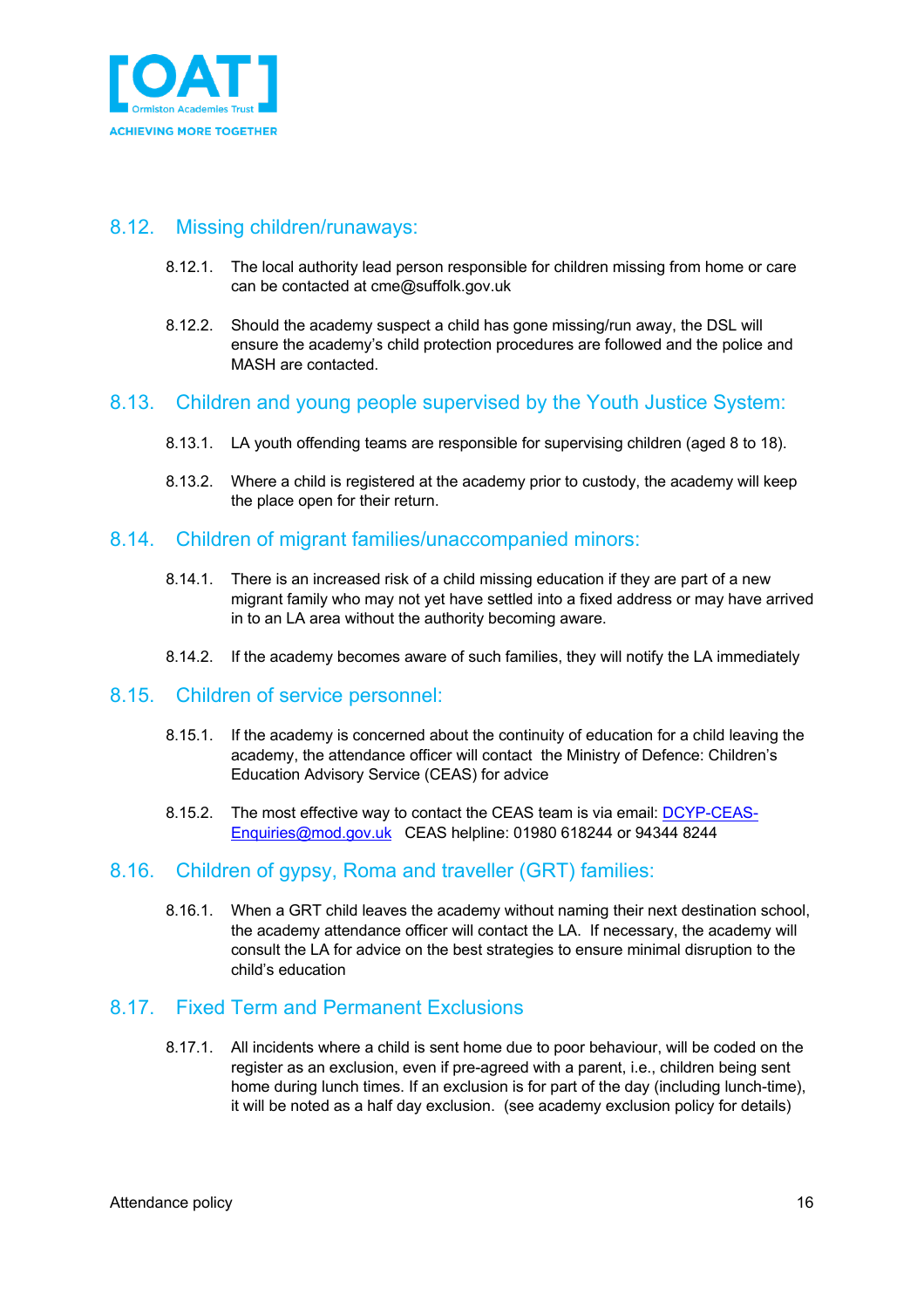

#### *Safeguarding*

- 8.17.2. Whilst a child is excluded from school, parents have a duty to ensure that their child is safe and well and appropriately supervised at home.
- 8.17.3. A child must not be present in a public place during academy hours throughout the exclusion period, unless there is reasonable justification for this. Parents may be liable to prosecution and/or receive a penalty notice from the local authority if their child is present in a public place during academy hours during the dates of the exclusion. It will be for the parent to show reasonable justification.
- 8.17.4. The principal will take account of the legal duty of care when sending a child home following an exclusion.
- 8.17.5. The academy will continue to ensure regular safe and well checks are completed. This is particularly important for additionally vulnerable children
- 8.17.6. Following a permanent exclusion, safe and well checks will be carried out until the result of any appeal is known.

## 9. Elective Home Education (EHE)

- 9.1. Elective home education is a term used to describe a choice by parents to provide education for their children at home instead of sending them to the academy full-time.
- 9.2. Whilst many home-educated children have an overwhelmingly positive learning experience this is not the case for all and can mean some children are less visible to services that are there to keep them safe and supported.
- 9.3. DfE guidance for local authorities sets out the role and responsibilities of LAs Elective home education: departmental guidance for local authorities (publishing.service.gov.uk) whilst this guidance is primarily aimed at LAs, academies, our attendance staff and those maintaining the academy registers, will make themselves familiar with it. The academy will also follow the local authority policy and protocols (Suffolk EHE Policy)
- 9.4. The decision by parents as to how to educate their child, whether at a school or at home, should be an informed, active and positive one. It is important that parents obtain sufficient information when making that decision.
- 9.5. We advise any parent who wishes to educate their child at home to discuss their decision with the academy first. Please contact attendance@oeacademy.co.uk
- 9.6. We will ensure we:
- Respond positively and constructively;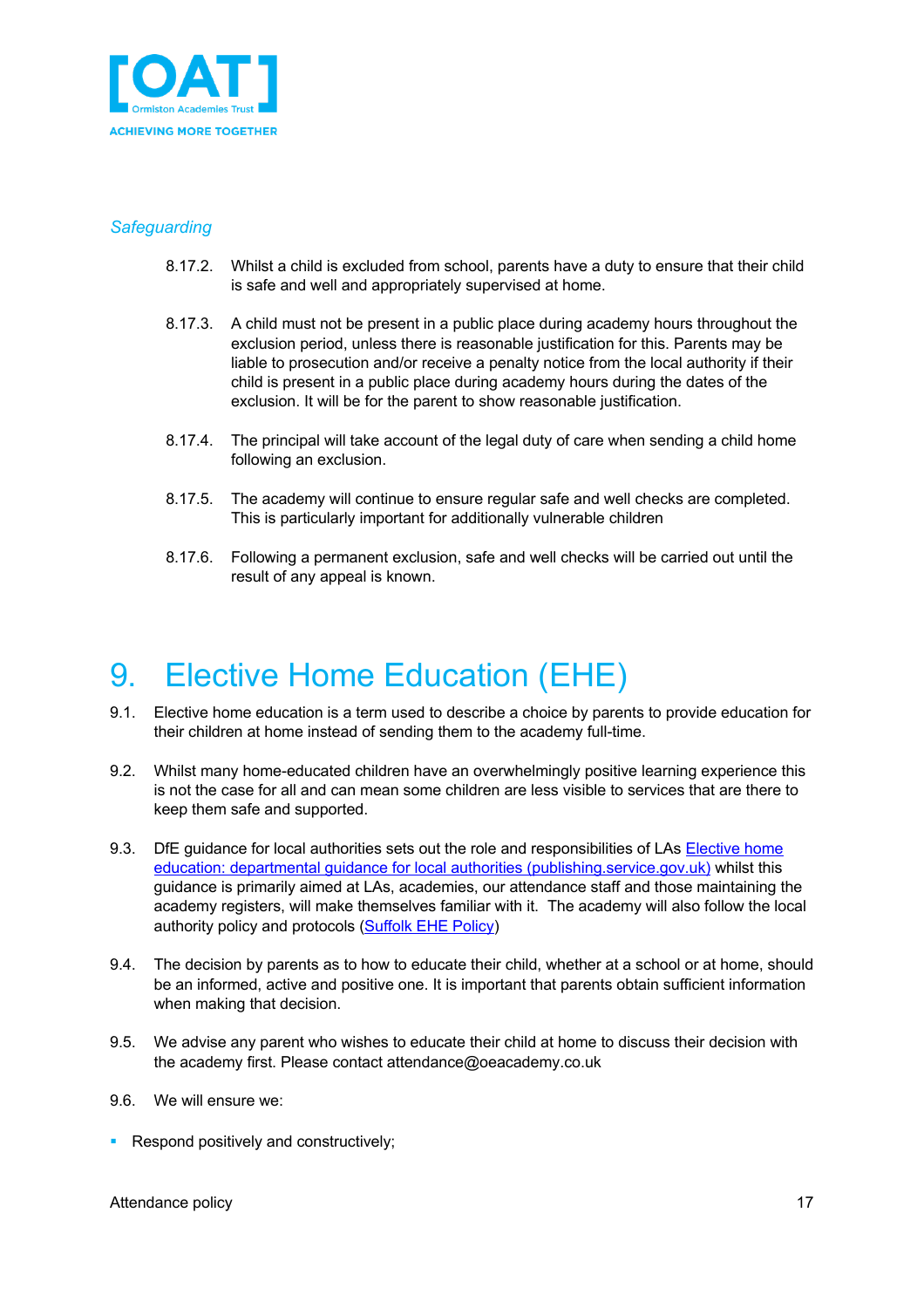

- **•** Take all necessary steps to resolve any issues in school that may be influencing parents' consideration of EHE;
- § Signpost the parent/carer to the local EHE Team, or the School Admissions team, who will provide further advice and guidance to help the parent to make an informed choice.

### 9.7. Decision to home educate

- 9.7.1. Parents must inform the academy in writing that they intend to educate their child at home.
- 9.7.2. Once the letter of notification, written by the parent/carer, to home educate has been received, the academy will immediately notify the local authority elective home education officer (EHEO). – name and contact details of local authority EHEO here and the child's name will be removed from the academy register on receipt of the letter
- 9.7.3. The child's place at the academy will remain 'open' for 10 ten working days whilst the EHEO verifies with parents that they have made an informed choice about educating their child at home
- 9.7.4. The parent and child will be offered the opportunity to discuss their decision with the principal
- 9.7.5. We will never seek to persuade parents to educate their children at home as a way of avoiding an exclusion or because the child has a poor attendance record. In the case of exclusion, we will follow the relevant legislation and have regard to the statutory guidance.
- 9.7.6. If a child has a poor attendance record, the academy and, if appropriate, local authority will seek to address the issues behind the absenteeism and use the other remedies available to them.

#### *Safeguarding*

9.8. The academy will complete a risk assessment for any vulnerable children for whom a parent elects to educate at home and will work closely with safeguarding partners if they feel that a child's welfare or safety is compromised.

### 10. Children with health needs who cannot attend school

10.1. Children with health needs are vulnerable.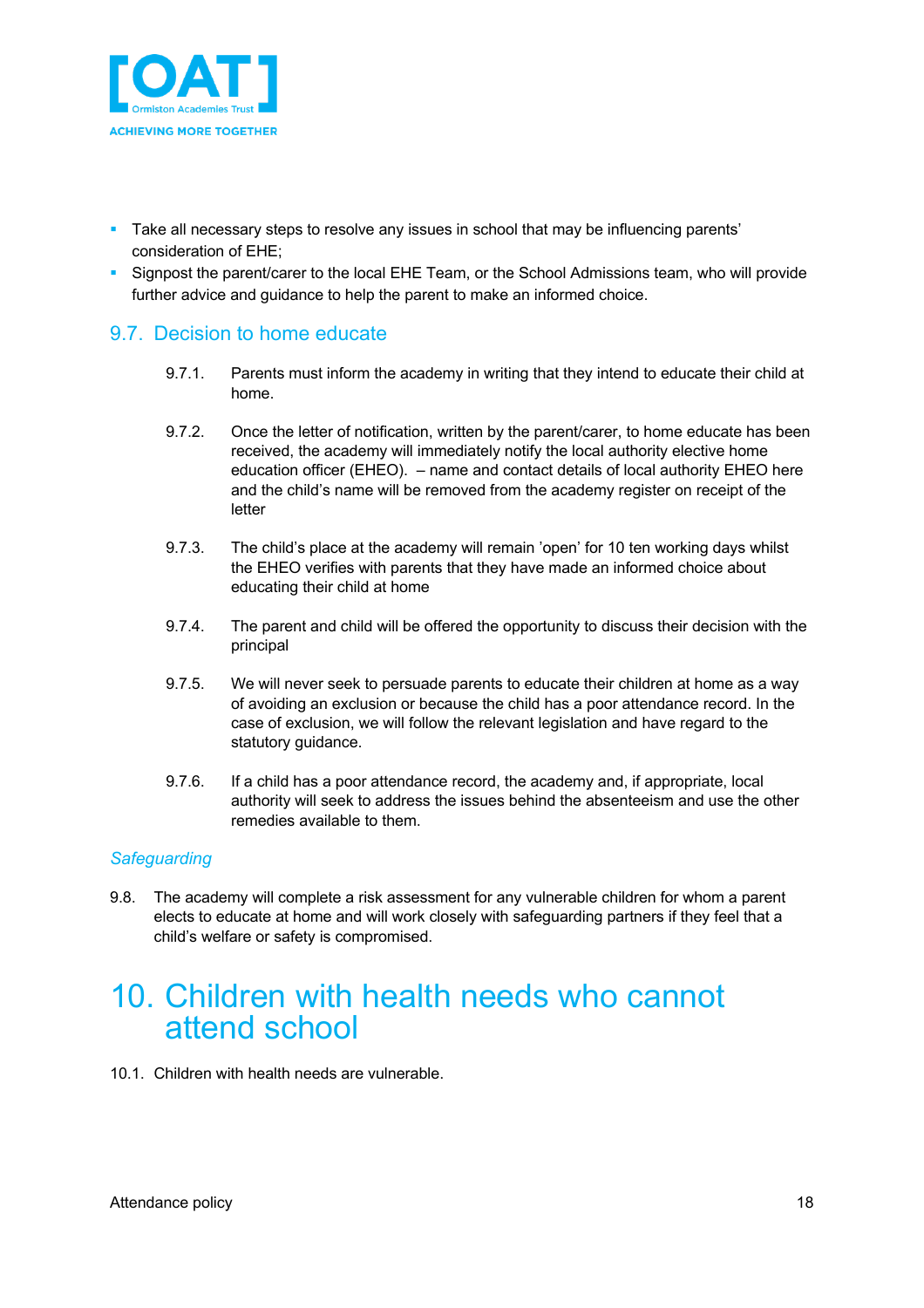

- 10.2. The academy will contact their Local Authority named officer for the education of children with additional health needs when it is clear that the child will be away from school for 15 days or more, whether consecutive or cumulative due to health needs.
- 10.3. To support children with health needs who cannot attend, the academy will:
- **•** Liaise with appropriate medical professionals to ensure minimal delay in arranging appropriate provision for the child
- § Have a designated member of staff who will be responsible for the child and act as the main point of contact
- Liaise with the LA to monitor that the child receives full time education which is of good quality, (as defined in the statutory quidance Alternative Provision  $(2013)^1$  which allows them to take appropriate qualifications, prevents them from slipping behind their peers in school and allows them to reintegrate successfully back into school as soon as possible *(full time is not defined in law but should equate to what the child would normally have in school- unless it would not be in the child's best interests, e.g. in KS4 this would be 25hrs a week)*
- § Liaise with any alternative provision to ensure the child is safeguarded and carry out due diligence checks
- **Ensure the child has a comprehensive health care (or similar) plan which addresses medical,** educational social, emotional and mental health needs, has been contributed to by the child and parents/carers
- Record discussions, decisions taken and rationale
- § Ensure that cases are regularly reviewed and escalated if necessary. Working with the LA and any additional agencies we will monitor such situations ensuring a review a least once every 2 weeks.
- 10.4. Children with vulnerabilities including children with special educational needs and disabilities, looked after children and children who have or have had a social worker
- 10.5. The academy will ensure that children with additional vulnerabilities are accurately identified and have a named lead professional responsible for coordinating their holistic needs. This will include monitoring their attendance

## 11. Alternative Provision

11.1. All professionals have a statutory responsibility to safeguard and promote the welfare of children. The tracking and reporting of attendance at alternative provision is an essential component in achieving this. Children at alternative provision are additionally vulnerable and will be closely monitored.

<sup>1</sup> DfE Statutory Guidance: Ensuring a good education for children who cannot attend school because of health needs January 2013 Additional health needs guidance (publishing.service.gov.uk)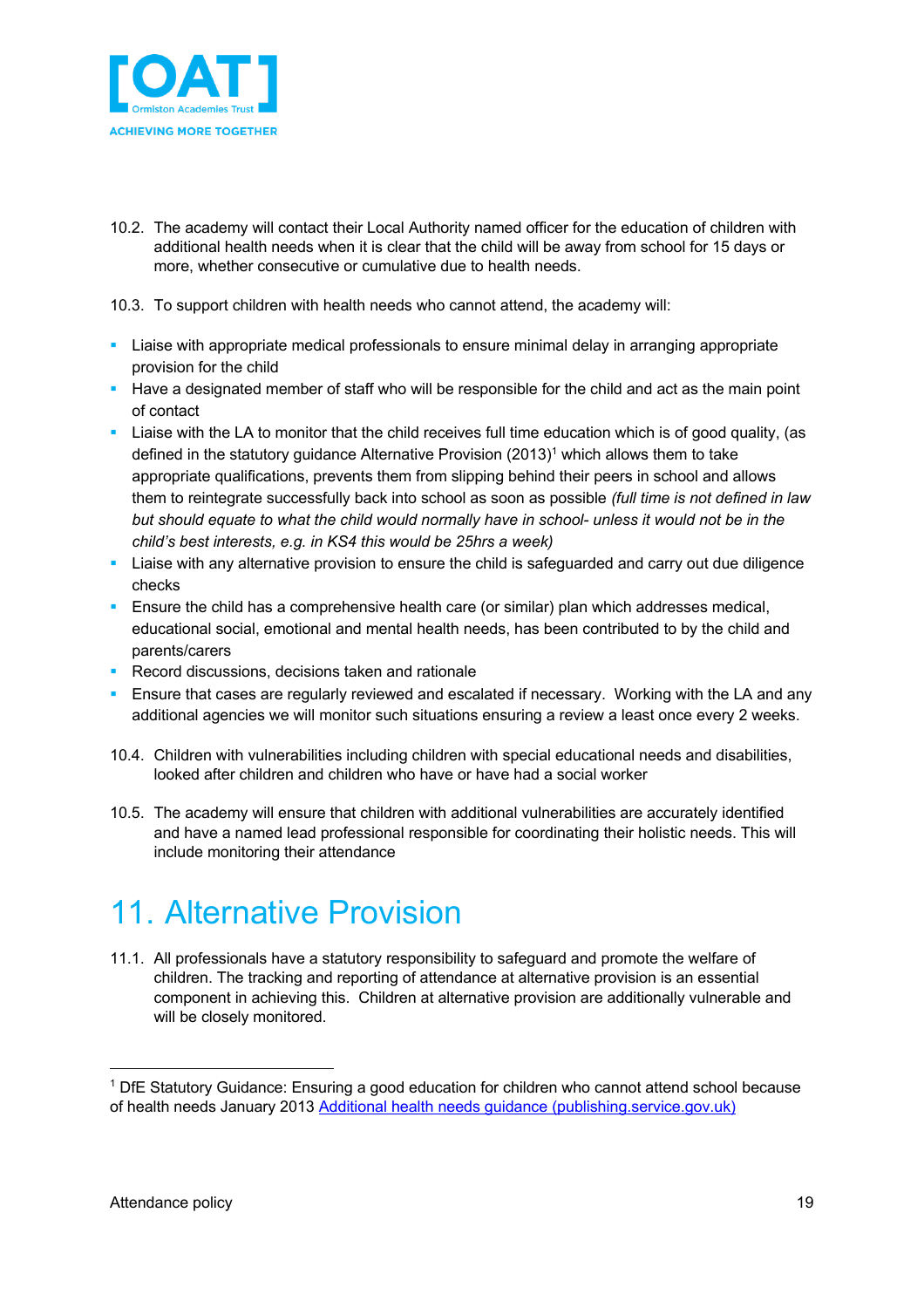

- 11.2. The senior leader with responsibility for alternative provision is Assistant Principal Support for Learning
- 11.3. The arrangements for monitoring of attendance, contacting of parents and carrying out safe and well checks will form part of a written individual plan, agreed with the child, parents and alternative provider before the child begins their placement.
- 11.4. Attendance at off-site alternative provision will be monitored daily by our attendance officer who will ensure that swift action is taken when a child does not attend their alternative provision place.
- 11.5. The academy will make regular visits to the alternative provision to meet the child, their link tutor and to check on their well -being and academic progress
- 11.6. Alternative providers are required to contact the academy on the first day whenever the child is absent.
- 11.7. The senior leader with responsibility for alternative provision will ensure arrangements are in place to formally monitor, report on attendance at alternative provision to SLT on a weekly basis, liaising with the DSL, SENCo LAC coordinator or other key colleagues as necessary
- 11.8. Children whose attendance falls below the academy's target will have a plan put in place to support better attendance
- 11.9. There is an expectation that any safeguarding concerns are raised with the designated safeguarding lead and that all alternative providers adhere to the child protection and safeguarding policies held by the academy

### 11.10. Part-time timetables

- 11.11.All children, regardless of their circumstances, are entitled to a full-time education which is suitable to their age, ability, aptitude and any special educational needs they may have. Academies have a statutory duty to provide full time education for all children
- 11.12.In very exceptional circumstances there may be a need for a temporary part-time timetable to meet a child's individual needs. For example, where a medical condition prevents a child from attending full-time education and a part-time timetable is considered as part of a re-integration package.
- 11.13.A part-time timetable will not be treated as a long-term solution. Any individual support programme or other agreement will have a time limit by which point the child is expected to attend full-time or be provided with alternative provision.
- 11.14.There will be an identified lead person with responsibility for monitoring the part -time timetable
- 11.15.Therefore, part time timetables will last no longer than 6 weeks and formal written reviews will take place at least fortnightly and will include the child, parents/carers and other professionals as appropriate.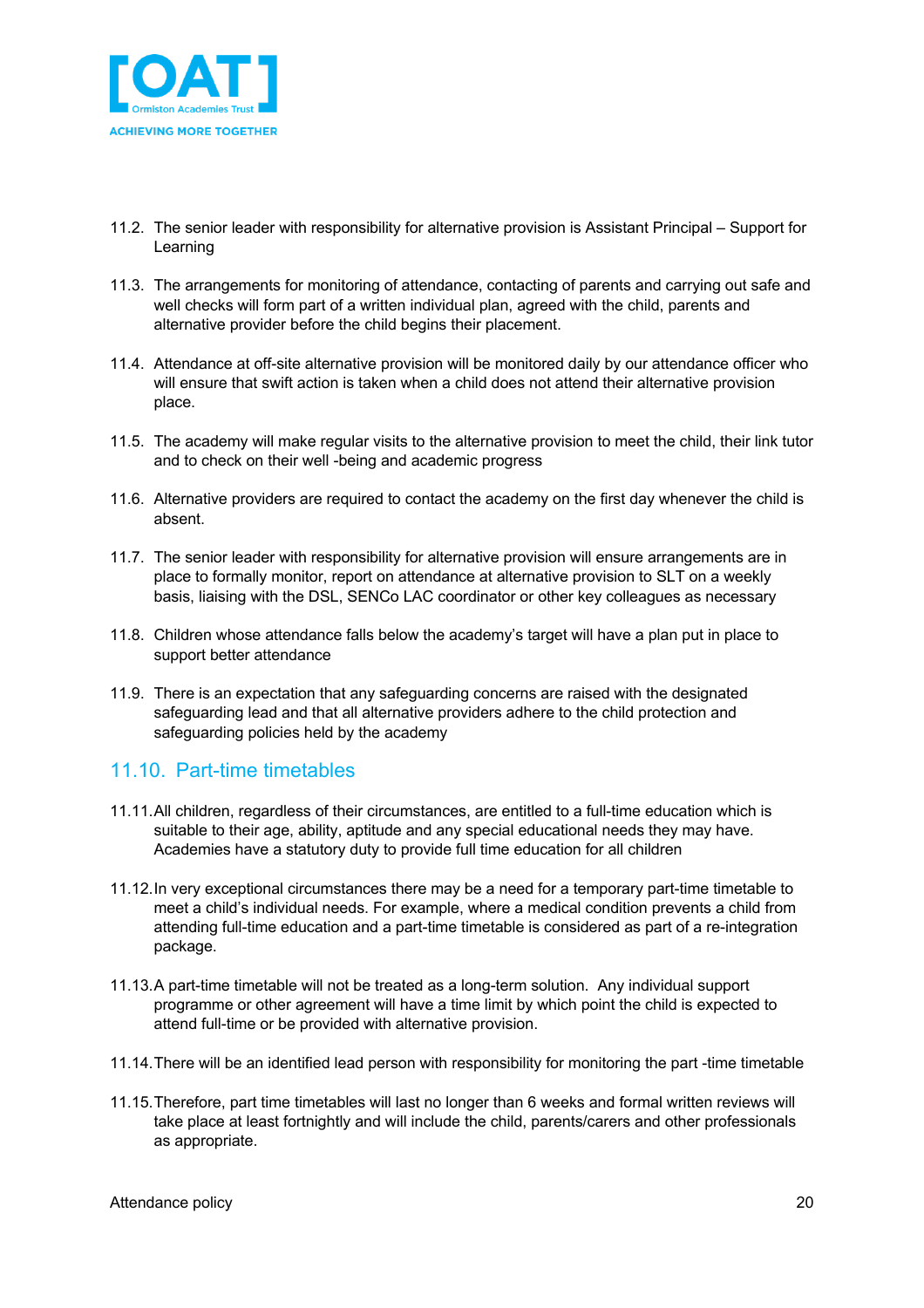

11.16. In agreeing to a part-time timetable, an academy has agreed to a child being absent from the academy for part of the week or day and therefore must record it as authorised absence.

#### *Safeguarding*

11.17.The academy will ensure that the DSL has been consulted, a risk assessment carried out and suitably robust arrangements are in place to ensure the ongoing safeguarding of any child on a part time timetable.

## 12. Support and Intervention

- 12.1. The academy recognises that early intervention can prevent poor attendance. We monitor attendance and punctuality throughout the year. We recognise that certain groups of children may be more at risk of poor attendance and will provide support and assistance wherever possible.
- 12.2. When a child is absent for the first time the academy may consider sending out information (exemplar in appendix 1) outlining the support that is available to parents to ensure good attendance.
- 12.3. If a child's absence then drops below 95% a concerns letter (exemplar in appendix 2) will be sent inviting the parent/carer in for a meeting.
- 12.4. If no improvement is seen, parents will receive an unauthorised absence letter (exemplar in appendix 3) informing them of the decision to mark any further absences as unauthorised unless medical evidence is provided.
- 12.5. In the case of persistent absence, arrangements will be made for parents to speak to the Head of Year. It may become necessary for Senior Leaders or Governors to become involved in a supportive capacity to promote improved attendance.
- 12.6. If a student's absence drops below 80%, the local authority Attendance Officer (AO) will be informed. Once referred to the AO, the AO will attempt to resolve the situation by agreement. If the situation cannot be resolved and attendance does not improve, the AO has the power to issue sanctions such as prosecutions or penalty notices.

### 12.7. School Targets and Initiatives

12.8. The school has targets to improve attendance and everyone has an important part to play in meeting these targets. Targets for the school and for classes are displayed in the school and on the academy website.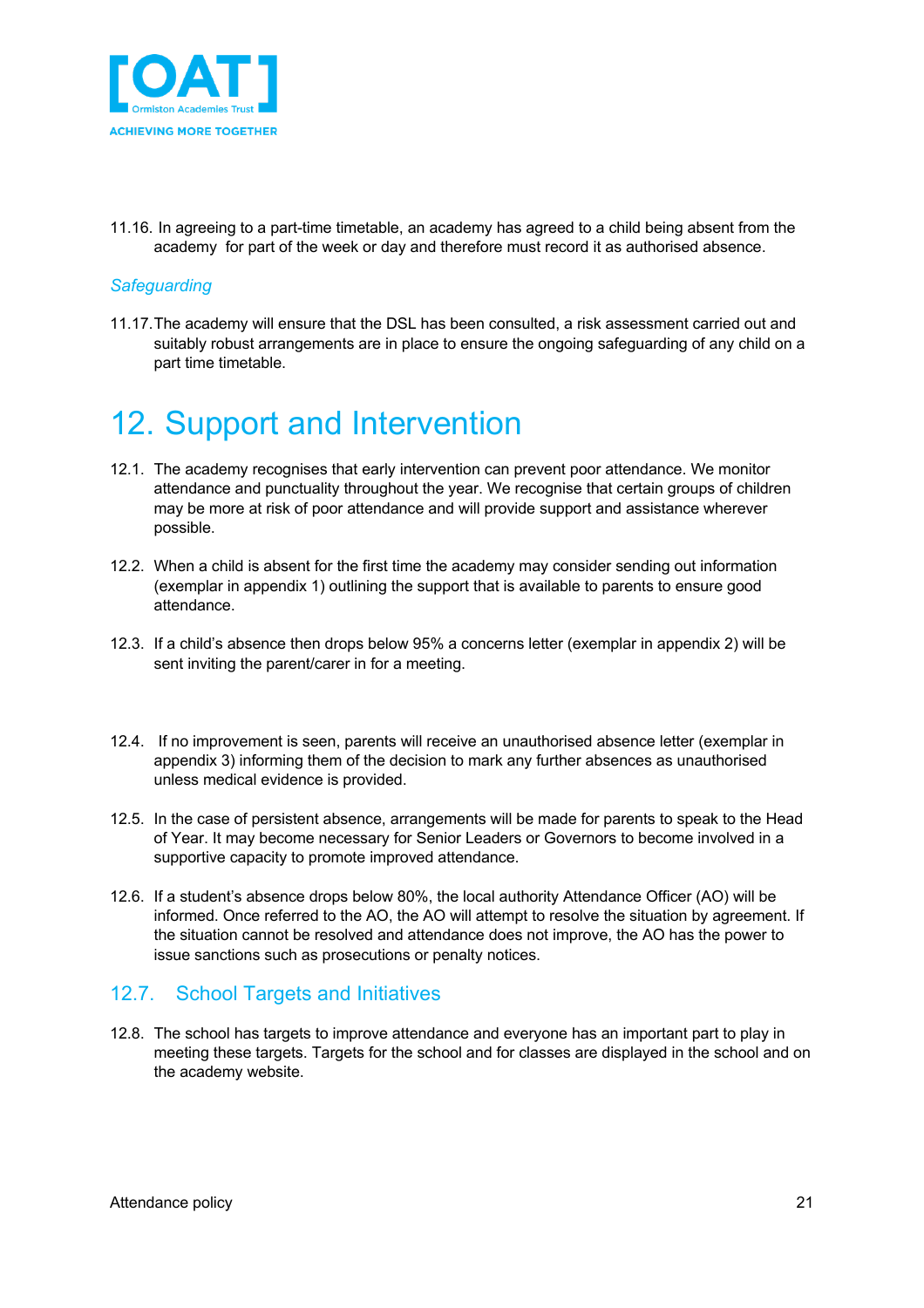

- 12.9. We have set a whole school attendance target of 96% attendance and we will keep you updated regularly about progress to this level and how your child's attendance compares. Details of our absence levels can be found by contacting the Academy.
- 12.10.Our target is to achieve better than this because we know that good attendance is the key to successful schooling
- 12.11.Information on any projects or initiatives that will focus on these areas will be provided in our Parent Bulletin.
- 12.12.Academy leaders, governors and OAT regional directors and safeguarding manager ensure that attendance data, particularly for identified vulnerable groups is closely and regularly monitored identifying trends or patterns and assessing the impact of actions taken.

## 13. Rewards

- 13.1. The academy acknowledges 100% attendance in the following ways:
- Certificates

Good attendance and punctuality will be rewarded in the following ways:

■ Certificates

## 14. Attendance Codes

The academy will use the attendance codes as published by the Department for Education School attendance guidance (publishing.service.gov.uk) and will ensure any subsequent guidance is followed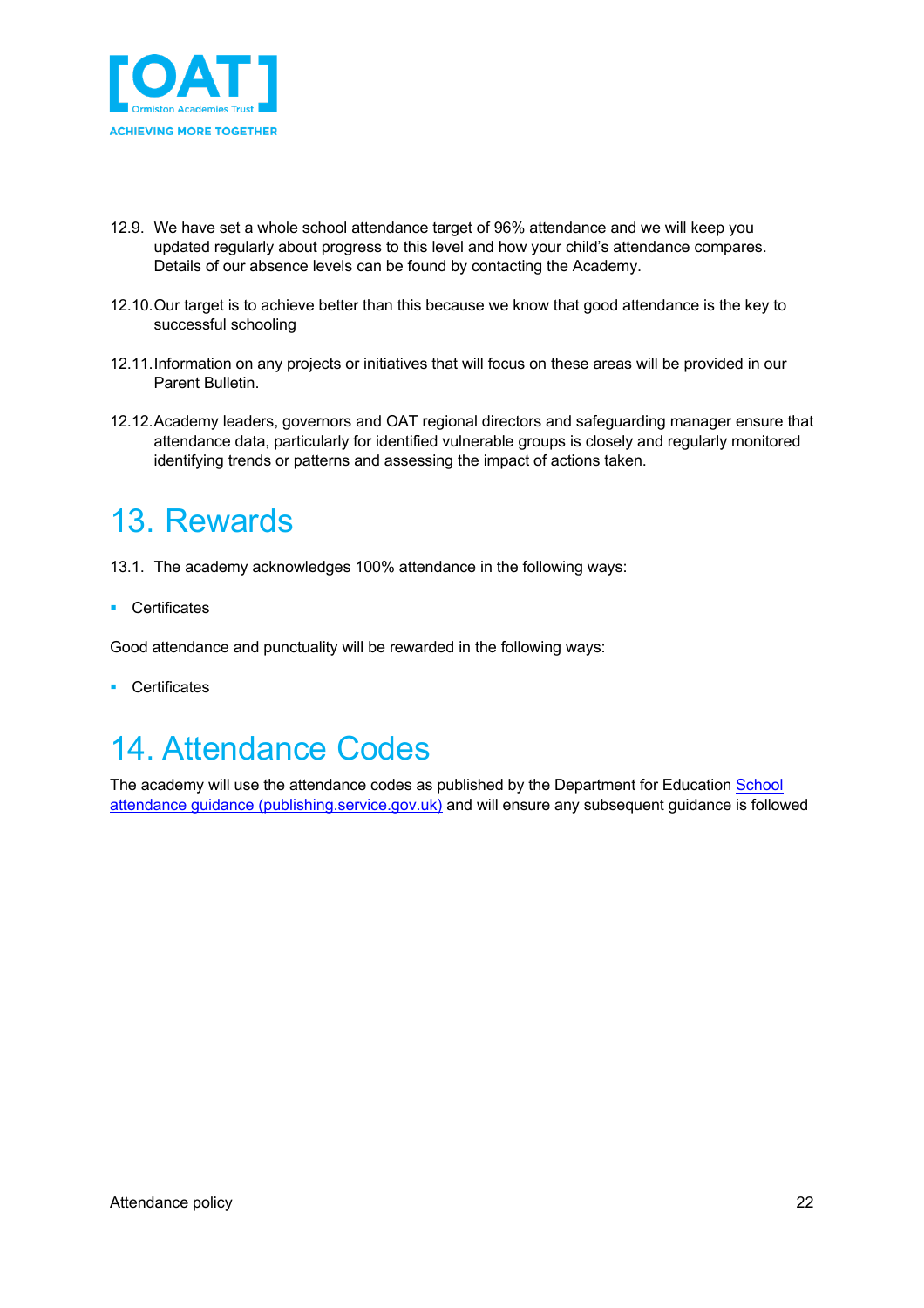

## Appendix 1 EXEMPLAR First absence warning letter template

Appendix 1

«salutation»

«address\_block»

«date\_of\_printing»

Dear «salutation»,

I am writing with reference to «chosen forename»'s recent absence(s) from the academy and to take this opportunity to give you some information regarding the provision we are able to make for children, should «chosen forename» feel unable to attend in the future:

If a child is feeling a little unwell in the morning, they may well improve during the day and therefore, it is usually better to send them to the academy and we can provide a quiet working area until they feel able to re-join their classes.

We have a full time first aider at Ormiston Endeavour Academy that can assess the condition and, with your authorisation, administer medication should «chosen forename» feel unwell after arriving at the academy

We also have mentoring support for any children who have been absent due to sadness from a bereavement or other personal circumstances.

Heads of house and assistant heads of house are always willing to support children and therefore should «chosen forename» have any problems or issues that may prevent «him her» from wanting to attend, please contact (insert academy name) immediately so that these problems or issues can be resolved.

We have a strong network of staff here at (insert academy name), and I am sure you will agree that whatever problem «chosen forename» may encounter, there is support available to «him her», to ensure regular attendance to the academy.

With kind regards,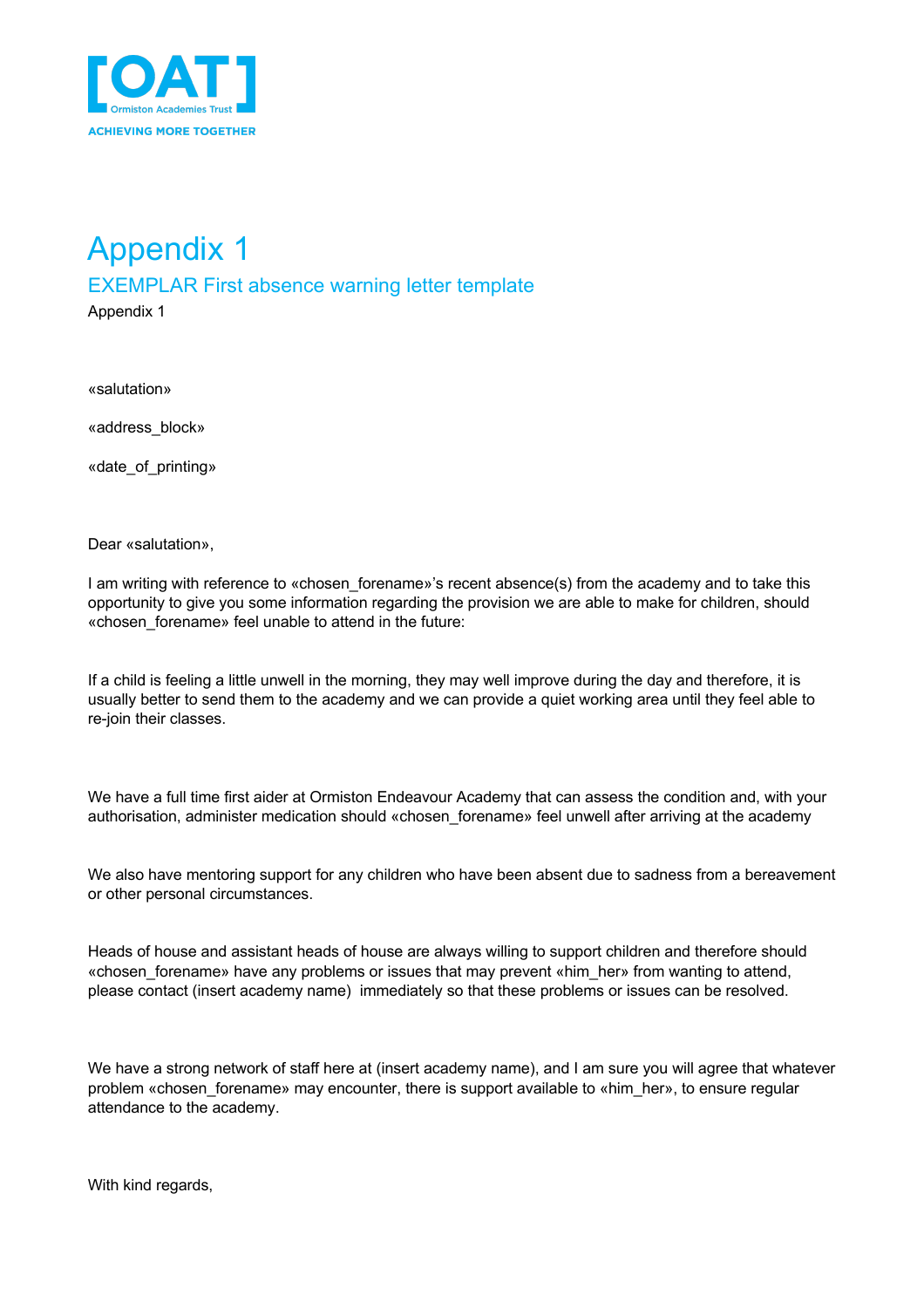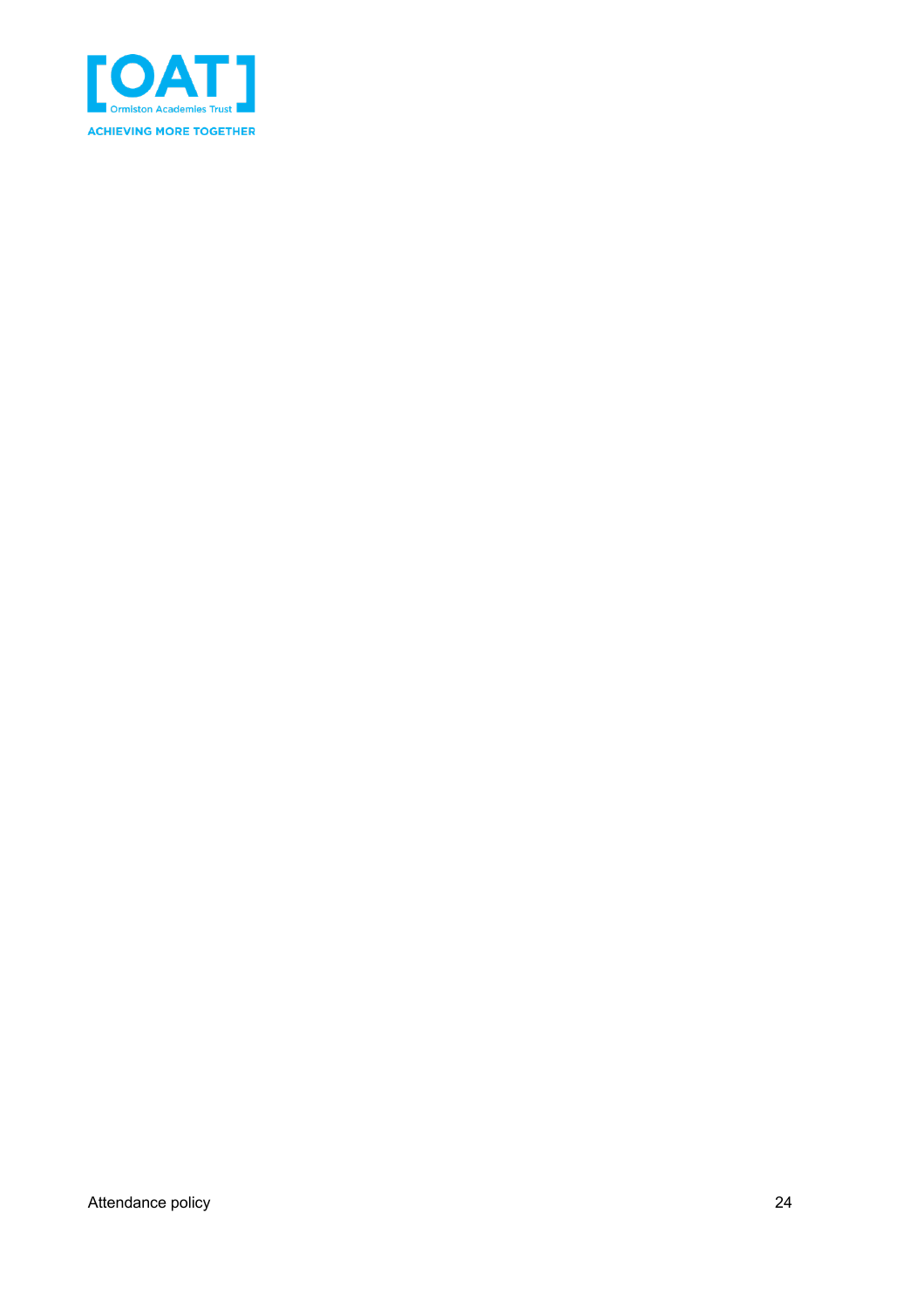

## Appendix 2 EXEMPLAR Low attendance concerns letter template

«salutation»

«address\_block»

«date\_of\_printing»

«forename» «surname»

Dear «salutation»

I am writing to advise that «forename»'s attendance is currently «percentage\_attendance»%, which is a concern to (insert academy name) as this has a great impact on «forename»'s learning.

All children should reach a minimum of 96% *(figure needs to match academy targets)* attendance and I look forward to receiving your co-operation in this matter. The academy will continue to monitor «forename»'s attendance closely and look forward to seeing an improvement.

For every 1 day of absence, **5 lessons are missed,** for one week's absence **25 lessons are missed.** This is time that cannot be given back to «forename» and it may impact on any examinations «he\_she» may be entered for.- primaries to customise

Please note that if attendance deteriorates further then the acaemy will have no alternative but to unauthorise all absences unless a doctor's note/medical note/hospital letter is provided for every absence.

Section 444 of the Education Act 1996 makes it parents/carers responsibility to ensure their child's attendance at the academy which they are on roll. Failure to do so may result in legal action being taken.

Please could you contact xxxxxxxxxx to arrange a meeting to look at what support we can put in place to resolve any issues or concerns

Yours sincerely,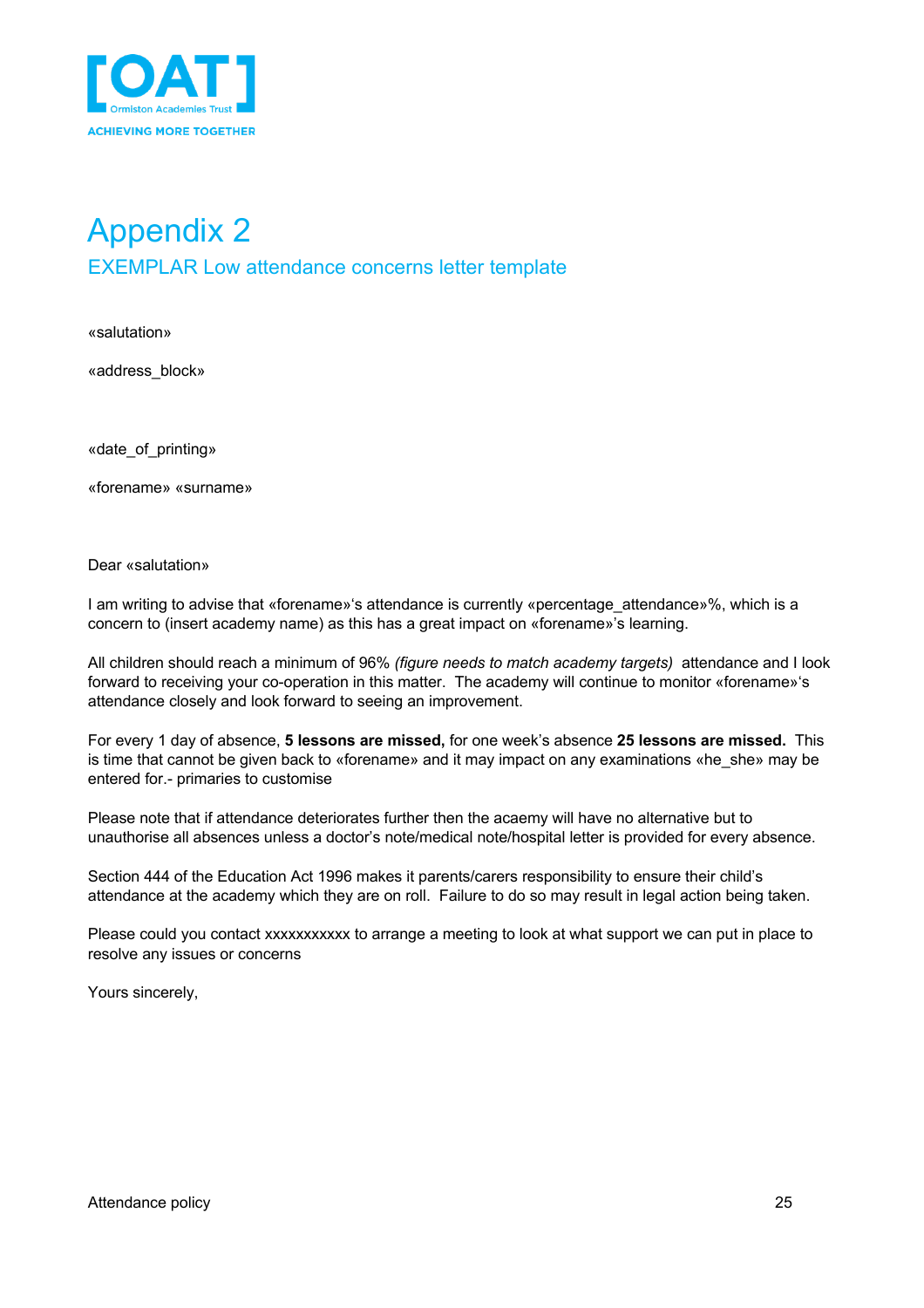

## Appendix 3 EXEMPLAR Unauthorised absence letter template

«salutation»

«address\_block»

Student - «forename» «surname» - «reg»

Dear «salutation»

I am writing to advise you that «forename»'s attendance is currently «percentage attendance»%. We place great importance on attendance at (insert academy name) and the link between attainment and attendance and as such we expect all of our children to reach an attendance percentage of at least 96%. (this figure needs to match the figure in the academy targets)

I have no alternative at this time but to inform you that because of «forename»'s persistent absence, any absence «he\_she» may now have will be recorded as unauthorised and a doctor's note/medical certificate will be required to explain «his her» absence.

For every one day of absence **5 lessons are missed,** for one week's absence **25 lessons are missed.** This is time that cannot be given back to «forename» and it may impact on any examinations «he\_she» may be entered for.

I have to inform you that «forename»'s attendance is now a cause for concern and this will be reported to (details of LA here) which could lead to further action being taken, which in more serious cases can mean court action.

I am sure you will agree that in order for «forename» to receive the best education available to «him\_her», «he\_she» needs to be attending the academy regularly.

Please contact (insert academy name) as soon as possible to discuss the matter and to find a way to work together to improve «forename»'s attendance.

With kind regards.